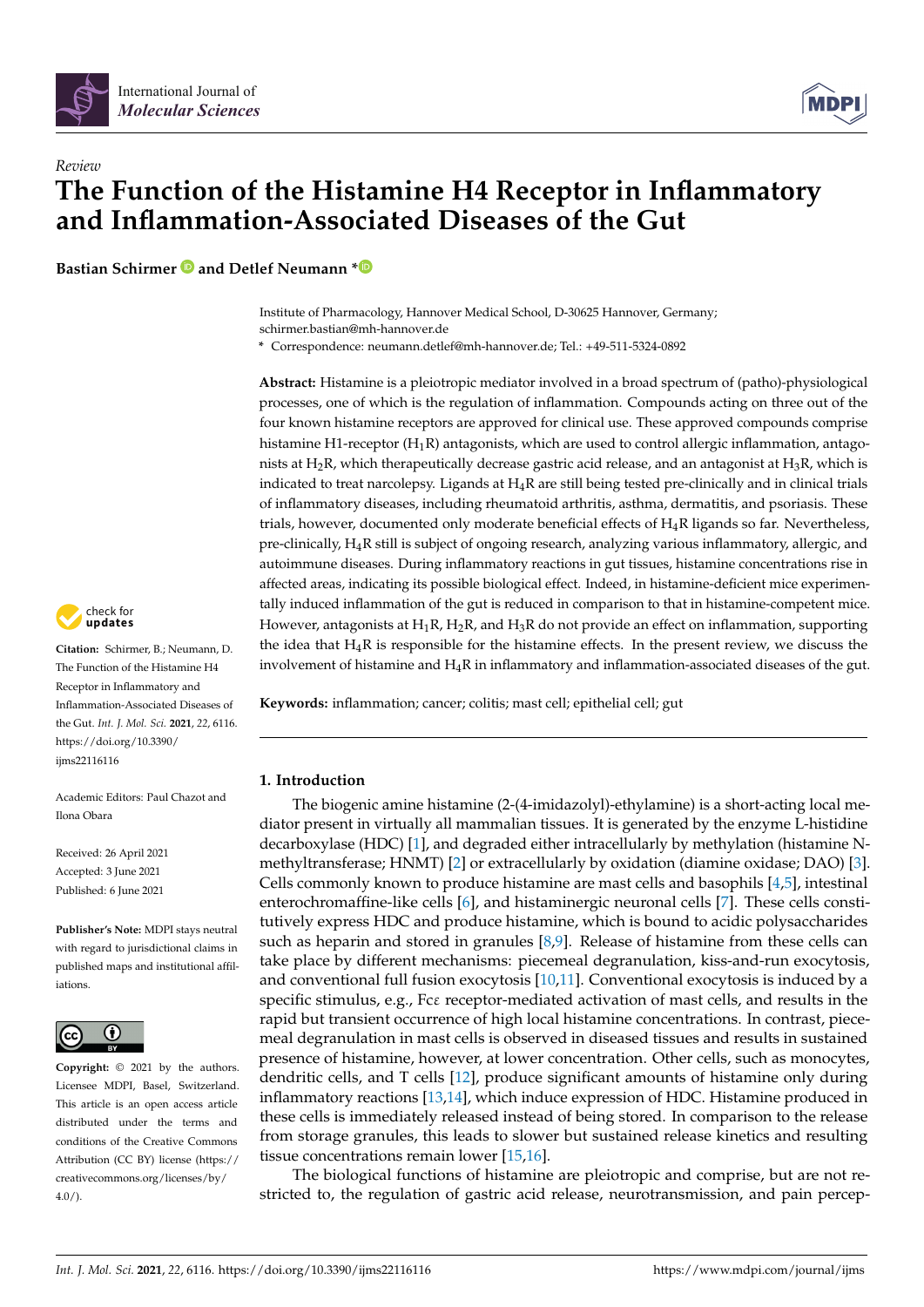tion/hypersensitization as well as the contribution to inflammation. Due to the widely used anti-histamines, the most commonly known role of histamine in inflammation is to promote allergic reactions. But beyond that, histamine is involved in manifold key aspects of inflammation, such as shaping the Th1/Th17/Th2-balance and regulating access of other mediators and inflammatory cells to inflamed tissue by acting on resident immune cells and vascular endothelial cells. Moreover, pain and itch sensation from inflamed tissue are modulated by histamine acting on neuronal cells. The pleiotropic effects of histamine on inflammatory processes have been reviewed in detail elsewhere [17]. These different biological functions of histamine rely on the existence of four histamine receptor subtypes and their tissue and cellular distribution [18]. All the histamine receptor subtypes belong to the class A rhodopsin-like G protein-coupled receptors (GPCRs) and have been named histamine H1-receptor (H<sub>1</sub>R), H<sub>2</sub>R, H<sub>3</sub>R, and H<sub>4</sub>R in order of their discovery. While H<sub>1</sub>R and  $H_2R$  are ubiquitously expressed and bind histamine with relatively low potency (pEC50)  $\sim$ 6), the expression of high potency (pEC50  $\sim$ 8) histamine receptor subtypes H<sub>3</sub>R and  $H_4R$  is rather restricted [19]. While  $H_3R$  is found on mammalian neuronal cells [20],  $H_4R$ originally has been identified in immune cells, such as mucosa-associated immune cells of the intestine. A more detailed summary of immune cells expressing  $H_4R$  is presented in Table 1 (Table 1); note that caution has to be paid, since not all of the data provided in the cited literature have been verified by two independent methods (see discussion below). Meanwhile also non-immune cells, such as epithelial cells of the gut, have been shown to express  $H_4R$  [21]. Thus, due to its expression pattern,  $H_4R$  is an attractive pharmacological target to treat e.g., inflammatory reactions of the gut [22–25].

| Cell Type               | Mouse       | Human                     | Reference             |
|-------------------------|-------------|---------------------------|-----------------------|
| CD4 <sup>+</sup> T cell |             | $\mathbf x$               | $[26]$                |
| Th <sub>2</sub>         |             | $\mathbf x$               | $[27]$                |
| Th <sub>9</sub>         |             | $\mathbf{x}$              | $[28]$                |
| Th <sub>17</sub>        | $\mathbf x$ | $\mathsf X$               | $[29 - 31]$           |
| Treg                    | $\mathbf x$ | $\mathsf X$               | [32, 33]              |
| γδ T cell               |             | $\mathsf X$               | $[34]$                |
| CD8+ T cell             |             | $\mathsf X$               | $[35]$                |
| $\rm DC$                | $\mathbf x$ | $\mathsf X$               | $[36 - 47]$           |
| <b>NKT</b>              | $\mathbf x$ |                           | [48]                  |
| Mast cell               | $\mathbf x$ | $\boldsymbol{\mathsf{X}}$ | $[26, 49 - 59]$       |
| Neutrophil              | $\mathbf x$ | $\mathsf X$               | [23, 26, 60, 61]      |
| Monocyte                |             | $\mathsf X$               | [26,36,60,62,63]      |
| $M\Phi$                 | X           |                           | $[64]$                |
| M1                      |             | $\mathsf X$               | [65, 66]              |
| M <sub>2</sub>          |             | $\mathsf X$               | $[67]$                |
| Basophil                |             | $\mathsf X$               | [49, 68, 69]          |
| Eosinophil              | X           | $\mathsf X$               | $[26,38,49,60,70-77]$ |
| NK cell                 |             | $\mathsf X$               | [43, 78, 79]          |

Table 1. Expression of H<sub>4</sub>R in immune cells (mRNA and/or functional testing).

## **2. H4R Basics**

The existence of a distinct histamine receptor mediating calcium mobilization in eosinophils has been claimed already in 1994 [80]. Discovery and cloning of the corresponding H4R were published in the year 2000 quasi-contemporaneously by several independent groups. In essence,  $H_4R$  was identified based on its relative high genetic ho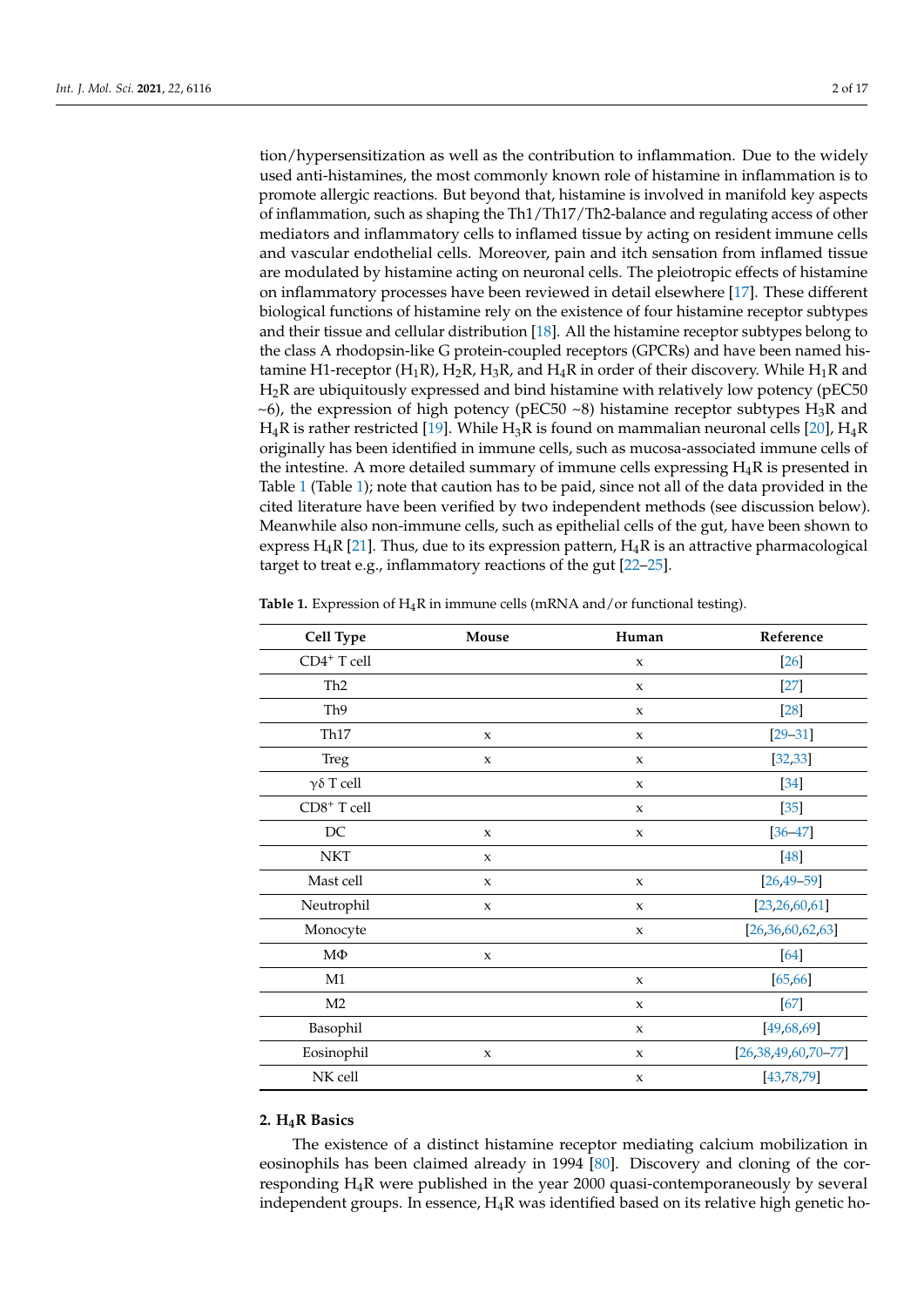mology (37%) with H<sub>3</sub>R, while showing less than 30% homology with H<sub>1</sub>R, H<sub>2</sub>R, and other biogenic amine receptors [26,60,70,81–83]. Engagement of agonists entails recruitment of G $\alpha$ i proteins to H<sub>4</sub>R that subsequently leads to activation of phospholipase C as well as to inhibition of membrane-bound adenylyl cyclase activity. As a consequence, calcium  $([Ca<sup>2+</sup>]$ <sub>i</sub>) is mobilized from intracellular stores and the concentration of cytosolic cAMP is diminished. Independent of G protein-signaling, β-arrestin 2 is recruited to agonistbound  $H_4R$ , initiating mitogen-activated protein kinase (MAPK) cascade activation as well as receptor desensitization and internalization  $[84–87]$ . Activation of the H<sub>4</sub>R signaling pathways lead to induction of pro-inflammatory AP-1 in Th2 cells and monocyte-derived dendritic cells (MoDC) [27]. Furthermore, production of the Th1-associated cytokines IL-12 and IP10 in MoDC is reduced by engaging the  $H_4R$ , indicating that histamine might shape a Th2-biased immune response via these mechanisms [36,37,88]. Attraction and activation of eosinophils, mast cells, and dendritic cells could also be shown to be mediated by  $H_4R$  activation, thus further amplifying the Th2 inflammatory phenotype [37,38,49]. If activation of H4R-signalling can be exploited to treat Th1/Th17-driven pathologies such as Crohn's disease by inducing a Th2-bias remains controversial [89,90].

Pharmacological ligands, either agonists or antagonists/inverse agonists, or in vivo models using genetically modified animals, are the main tools to identify  $H_4R$  functions on specific cells or tissues in health and disease. Compound JNJ7777120 (1-[(5-Chloro-1Hindol-2-yl)carbonyl]-4-methylpiperazine) was the first selective H4R antagonist developed and it has been used in a large number of laboratories in in vivo and in vitro analyses [91]. JNJ7777120 has turned out a biased ligand at the human  $H_4R$ , inversely agonizing G protein-dependent signaling, while agonizing G protein-independent signaling. Thus, the results gained so far must be re-evaluated accordingly [92,93]. Moreover, it was claimed that JNJ7777120, while acting as inverse agonist at the human  $H_4R$ , is an agonist at the mouse and rat  $H_4R$ . These results, however, were obtained using membrane preparations of insect cells expressing recombinant human  $H_4R$  together with selected G proteins and have never been reproduced in a native setting [94]. Unfortunately, a comprehensive evaluation of the activities of JNJ7777120 in different species remains to be performed. Alternative to JNJ7777120 other ligands at the  $H_4R$  are available, providing agonistic and inverse agonistic/antagonistic activities. However, their use may be afflicted with problems concerning specificity, effectivity, and potency, too. Thus, in a complex biological system, studies on receptor function should not be based on a single selected ligand. At least chemical different ligands have to be employed or complementary experimental approaches must be applied. For example, genetic manipulation of the receptor to be studied can be used in addition to ligand-driven experimental systems. Of course, also vice versa, data generated by a genetic-based approach alone should be very carefully validated unless proved by an independent experimental system.

Mice are widely used to model human diseases since their handling is relatively easy and inexpensive. Furthermore, a huge array of different strains with defined genotypes is available. Among these are mice with a targeted mutation in the Hhr4 locus, which encodes the mouse  $H_4R$ . These mice do not express a functional  $H_4R$  and without any manipulation they do not demonstrate any biological abnormalities as compared to their wild type (WT) counterparts [49]. However, upon experimental induction of allergic diseases such as ovalbumin-induced asthma or experimental dermatitis, the lack of functional  $H_4R$ leads to reduced symptoms [39,40,95]. These results have been reproduced by applying pharmacologic blockade of the  $H_4R$ , and thus, the involvement of  $H_4R$  in experimental asthma and dermatitis in mice is widely accepted. Unfortunately, in humans  $H_4R$  antagonists did not gain the anticipated results regarding effectiveness and safety [96] (clinical trials.gov: NCT01823016 (asthma), NCT01493882 (asthma), NCT03517566 (dermatitis)). This discrepancy may be based on the  $H_4R$  expression pattern, which is similar, but not necessarily identical in mice and man, as exemplarily demonstrated in Table 1 for immune cell types (Table 1). Whether this holds true for other tissues and cell types such as the gut as well remains to be analyzed in detail. Thus, if mice are able to serve as model for human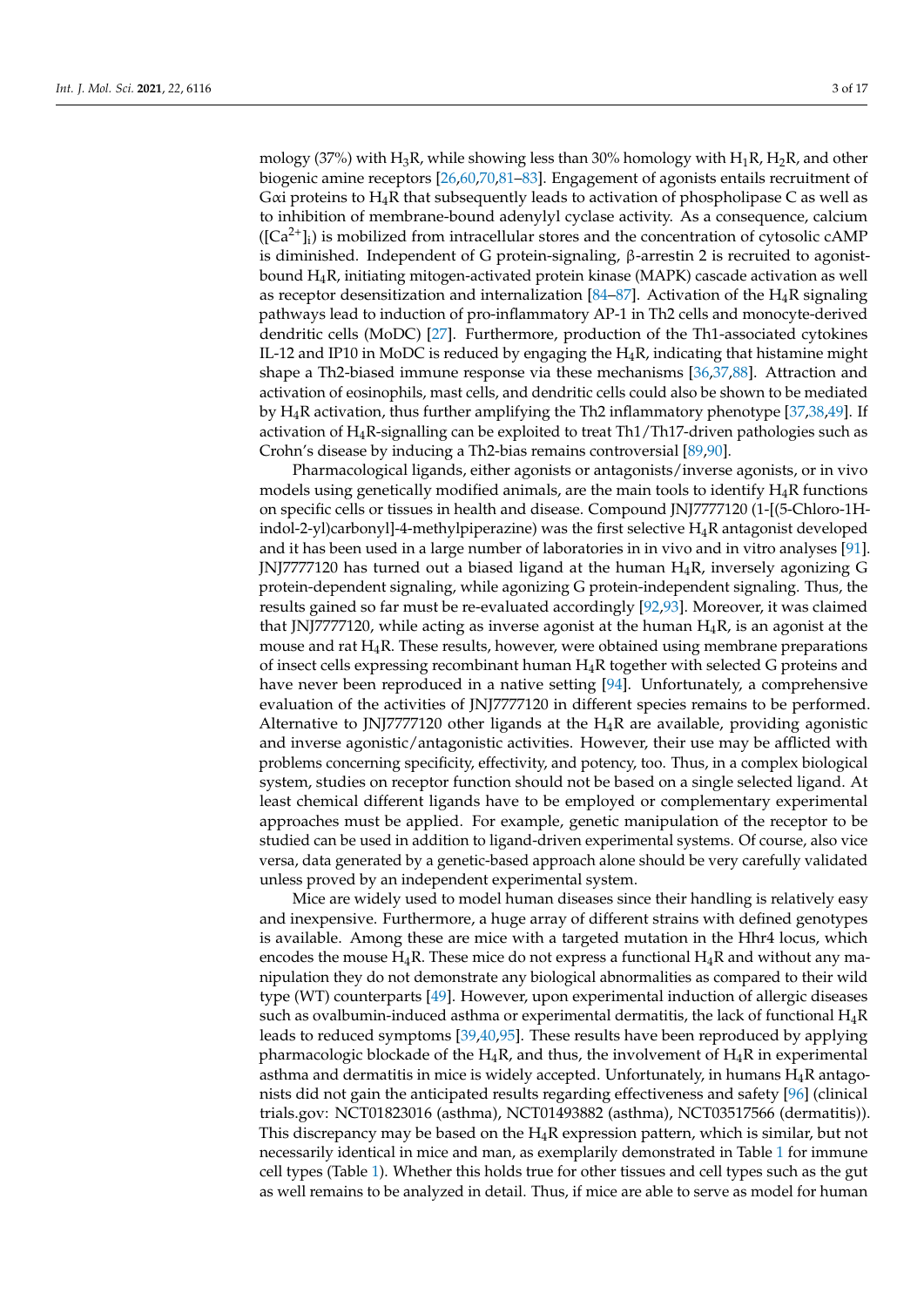H4R pathophysiology, has to be evaluated in a context (i.e., tissue/cell type)-dependent way. Using different approaches to manipulate  $H_4R$  function, it became evident that of all different immune cells,  $H_4R$  mainly regulates human and mouse mast cells and eosinophils, e.g., their migration and degranulation [38,49,50,71,72,97,98]. Because mast cells are the main producers of histamine and at the same time respond to histamine via the  $H_4R$ , it is intriguing to speculate about the biological meaning of this auto-regulatory cycle. In eosinophils, the  $H_4R$  seems to be only a minor player in comparison to classical activators and may be responsible for the cellular activities' fine tuning [73]. For the evaluation of histamine effects, it also has to be taken into account that most cells do not exclusively express  $H_4R$ . The observed effects elicited by histamine in cells, tissues, or animals are always the sum of effects elicited by all histamine receptor subtypes present, which are  $H_1R$ ,  $H_2R$ , and  $H_4R$  in the case of eosinophils and mast cells. This scenario becomes even more complicated, since, as described above, the histamine receptor subtypes possess different affinities for histamine and effective interstitial concentrations of histamine cannot be reliably measured so far.

## **3. Histamine in the Intestine**

Inflammatory bowel diseases (IBD) are idiopathic, chronic-recurring diseases of the gut. Their two main manifestations, ulcerative colitis (UC) and Crohn's disease (CD), differ in their clinical, endoscopic, and histologic appearance. In CD, the inflammation appears in diffuse lesions that can be found all over the digestive tract and deeply penetrates the intestinal wall, possibly affecting all layers. In contrast, inflammatory lesions in UC start in the rectum, proceed upwards but do not exceed the colon, and remain superficial at the mucosa [99–102]. CD and UC also differ regarding the immune response: while CD is largely associated with a Th1/Th17-dominated response, UC is mostly defined by a Th2-response [103–105]. Nevertheless, both ailments evoke a series of similar symptoms (e.g., mucosal lesions, ulcera, edema, diarrhea, bloody stool, abdominal pain) severely affecting the quality of patients' lives and eventually limiting their life expectancy through extra- and intra-intestinal complications such as colorectal cancer (CRC) [100,101,106]. The risk to develop such complications is further augmented by the currently applied treatment schemes, which are based on immunosuppressive drugs such as 5-aminosalicylic acid or glucocorticoid receptor agonists. These drug demonstrate remission rates of only 50%, but long-term treatment can induce and/or support immunosuppression-related disorders [100,101,107].

It has been known for quite a long time that in affected colorectal mucosal samples obtained from CD and UC patients histamine concentrations are elevated in comparison to samples from unaffected sections or healthy control persons [108,109]. A first experimental hint that histamine may be involved in inflammatory diseases of the gut was identified in a model of acute colon inflammation, i.e., dextran sulfate sodium (DSS)-induced colitis. Comparing wild type mice to mice deficient in HDC expression, lack of HDC-mediated histamine synthesis resulted in reduced clinical symptoms, while inflammation of the colon was not affected. The authors attributed these findings to the reduced number of IL-10-producing lymphocytes in the colonic mucosa, probably reducing, but not abolishing, a Th2 response, and the altered composition of fecal bacteria [110]. Unfortunately, the explanation why reduced IL-10 production, commonly regarded as an anti-inflammatory cytokine, leads to reduced clinical symptoms but does not affect colonic inflammation was somewhat sparse. In fact, the possibility that IL-10 evokes differential functions in seemingly identical settings is quite well described. While mice devoid of IL-10 production commonly serve as models that develop severe enterocolitis, the susceptibility to develop colitis largely depends on the complex gut microbiota [111,112]. Thus, for the study performed by Bene et al. [110], while they excluded the contamination of their system by alimentary-provided histamine due to feeding a histamine-free diet, it would have been advantageous to analyze the microbiota of the mice, or, at least, the presence of histamine-producing species such as *E. coli, M. morganii*, or *L. vaginalis* [113].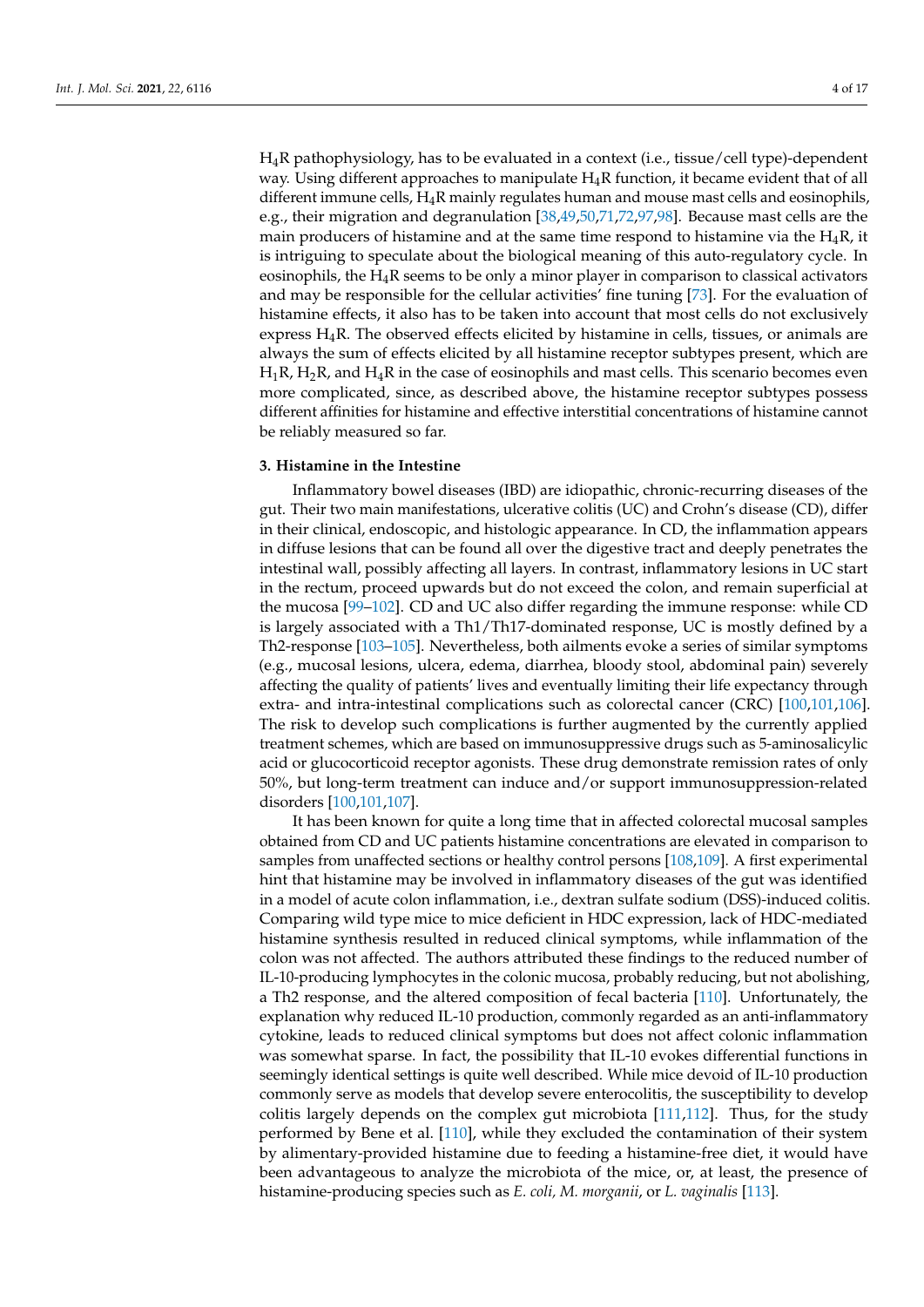# **4. Histamine Receptors in the Intestine**

The detection of functional expression of  $H_4R$  as well as of other GPCR is a still ongoing discussion that currently lacks impetus. Since in 2012 the specificity of  $H_4R$ selective antibodies was questioned [114,115], a comprehensive processing of this issue has not taken place. Thus, antibodies recognizing  $H_4R$  that have been rigorously evaluated according to some general rules [116] are still missing (or at least the data demonstrating the rigorous evaluation have not been provided). These kinds of problems are not specific for the detection of  $H_4R$  proteins by selective antibodies. Other methods such as mRNA detection by RT-(q)PCR or functional assessment using agonistic or antagonistic ligands also bear uncertainties. RT-PCR is a very sensitive detection method, but, besides the risk that trace amounts of contaminating genomic DNA may pose the presence of specific mRNA [117], it is not known which degree of mRNA expression would enable effective receptor expression [118]. The use of receptor ligands is afflicted with problems similar to those of the antibodies; selectivity, which is strictly concentration-dependent, is the major concern [18,119]. Thus, eventually at least two independent techniques should be provided in order to reliable demonstrate functional H4R expression. Alternatively, genetic approaches (knock out/knock down cells, tissues, or animals) are to be used to support expression data gained by other methods. In particular, targeted knock-out approaches would be able to foster our knowledge on the cell type-specific expression of  $H_4R$ , being applicable not only to the intestine but to all other tissues as well.

Since histamine seemed to be functionally involved in gut (patho)physiology, studies aimed at comprehensively identifying the histamine receptor subtypes expressed in the intestinal tract using tissues derived from different species [24,120–123]. Summarizing these and other studies, all histamine receptors except  $H_3R$  are expressed throughout the intestinal tract from mice, rats, monkeys, and humans (Table 2), while the data gained in dogs are questionable due to the use of not fully reliable methods [120]. From a quantitative point of view, it also appeared that  $H_4R$  expression is significantly less abundant in comparison to  $H_1R$  and  $H_2R$ , at least on the mRNA level [24,121]. Subsequently, a possible function of  $H_4R$  was investigated using pharmacological and genetic approaches. In rats suffering from trinitrobenzene sulfonic acid (TNBS)-induced colitis, the binding of  $H_4R$ by JNJ7777120 resulted in reduced inflammatory symptoms [124], indicating indeed a pathological involvement of  $H_4R$  in the colon. Following studies using mice either or not deficient in H4R expression and using JNJ7777120 in models of chemically-induced colitis confirmed this indication [89,90]. The data discussed so far strongly indicate that the local mediator histamine is present in high concentrations at inflamed sites of gut inflammatory diseases and that histamine affects the inflammatory pathology. However, they do not provide any evidence on the cell types involved.

**Table 2.** Studies on  $H_4R$  in the gastrointestinal tract.

| <b>Main Findings</b>                                                                                                                                                             | <b>Species</b> | Ref.              |
|----------------------------------------------------------------------------------------------------------------------------------------------------------------------------------|----------------|-------------------|
| $H_2R$ and $H_4R$ are pro-proliferative and pro-angiogenic in HT29,<br>Caco-2, and HCT116 colon cancer cell lines                                                                | human          | [125]             |
| $H_4R$ possesses pro-inflammatory role in TNBS-induced colitis in rats                                                                                                           | rat            | [124]             |
| $H_1R$ , $H_2R$ , $H_4R$ are expressed in the human gastrointestinal tract;<br>expression is altered in patients with gastrointestinal diseases                                  | human          | [24]              |
| $H_1R$ , $H_2R$ , $H_3R$ , $H_4R$ activation excite human enteric neurons                                                                                                        | human          | $\left[25\right]$ |
| $H_1R$ , $H_2R$ , and $H_4R$ are expressed in colon carcinoma and in adjacent<br>normal mucosa; $H_1R$ and $H_4R$ expression is reduced in carcinoma<br>compared to normal colon | human          | 126               |
| $H_1R$ , $H_2R$ , and $H_4R$ are expressed in simian colon smooth<br>muscle cells                                                                                                | mouse, monkey  | 121               |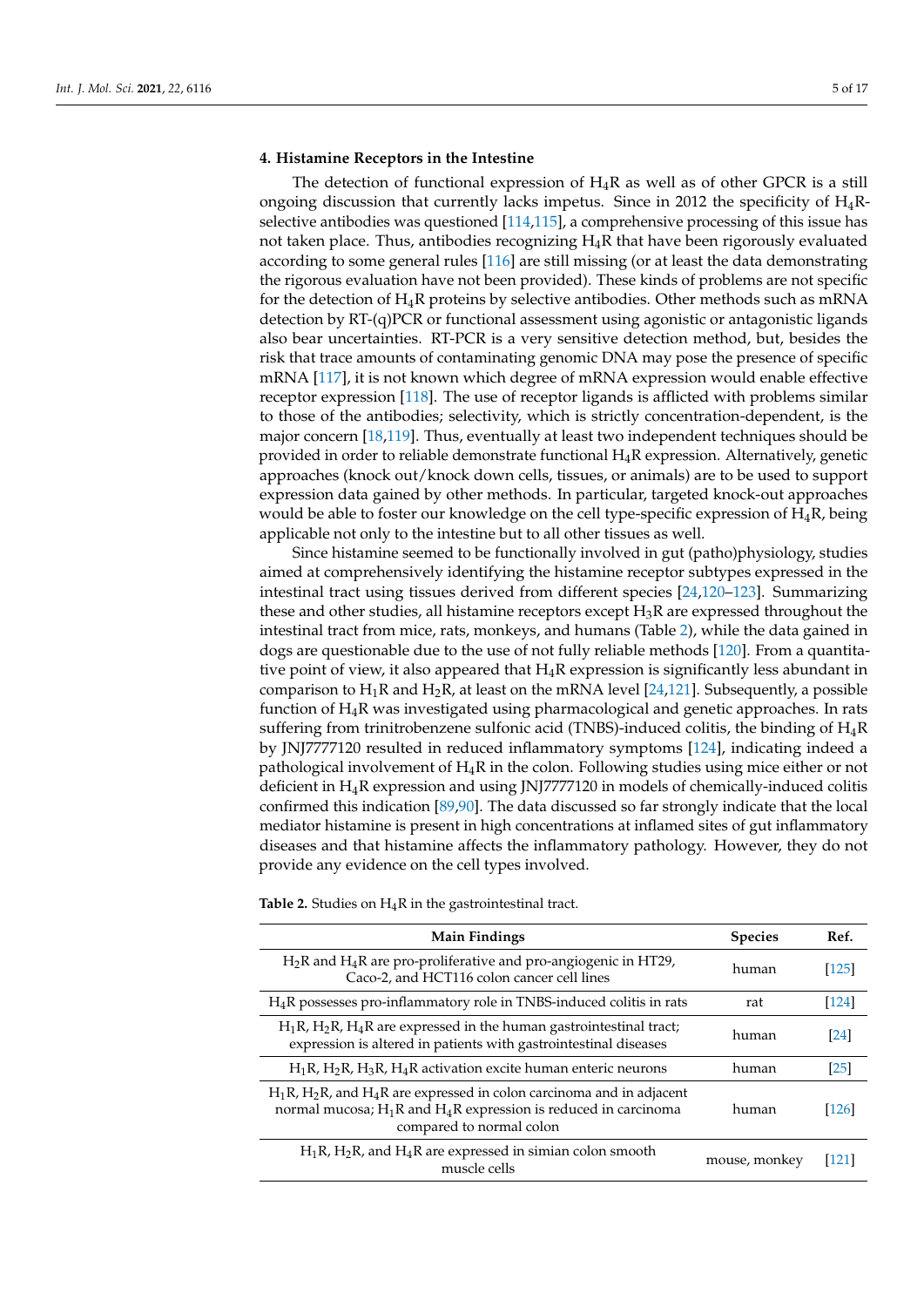**Table 2.** *Cont*.

| <b>Main Findings</b>                                                                                   | <b>Species</b> | Ref.           |
|--------------------------------------------------------------------------------------------------------|----------------|----------------|
| $H_4R$ activity contributes to radiation-induced cytotoxic and<br>genotoxic damages in small intestine | rat            | [127]          |
| $H_4R$ stimulates the release of DAO, contributing to histamine<br>deamination during fat absorption   | rat            | <sup>128</sup> |
| $H_4R$ and $H_1R$ contribute to post-inflammatory<br>visceral hypersensitivity                         | rat            | [129]          |
| $H_4R$ possesses a pro-inflammatory role in DSS-induced colitis in mice                                | mouse          | [89]           |
| $H_1R$ and $H_4R$ regulate the DC-CD4+ T-cell axis in peanut-induced<br>intestinal allergic responses  | mouse          | <b>130</b>     |
| H <sub>4</sub> R possesses an anti-inflammatory role in TNBS-induced colitis<br>in mice                | mouse          | [90]           |
| $H_4R$ possesses a pro-inflammatory role in experimental colitis in mice                               | mouse          | <b>23</b>      |
| $H_4R$ is functionally expressed on colon epithelial cells, affecting<br>epithelial barrier integrity  | mouse          | [22]           |
| $H_4R$ is involved in carcinogenesis of chemically-induced<br>colitis-associated colorectal carcinoma  | mouse          | [131]          |

#### **5. Histamine-Responsive Cells**

As discussed above, mast cells, allocated to the innate immune system, do not only produce histamine, but also respond to stimulation of the  $H_4R$ . Besides the contribution of mast cells to allergic inflammation [132], they also seem to be involved in non-allergic inflammatory diseases of the gut, since in the intestine of IBD patients, parallel to mucosal histamine concentrations, number and activity of mast cells are increased [133,134]. Moreover, few data indicate that the application of cromolyn, a mast cell-stabilizing drug, affects experimentally-induced pathogenesis of gastric cancer and ischemia/reperfusion injury of the ileum [135,136]. In the pathogenesis of experimental colitis in mice, however, mast cells seem to be dispensable [137,138]. Thus, histamine apparently is generated also by sources other than mast cells (Figure 1). Indeed, using mast cell-deficient rats, it was demonstrated that the absence of intestinal mast cells reduced mucosal histamine concentrations, but did not nullify them [139]. Expression of the histamine-generating enzyme HDC can be induced in myeloid cells and probably also in virtually every other cell type [140,141]. As a possible alternative source of histamine in mouse intestinal pathology, CD11b<sup>+</sup>Ly6G<sup>+</sup> immature myeloid cells have been described, since they are involved in inflammation-associated carcinogenesis in the gut [142]. Whether or not a human counterpart does exist, at least a functional one, has not been elaborated so far. Moreover, although originally identified in another model, dendritic cells are thought to be able to generate histamine [39,40,98,143]. Thus, dendritic cell-generated histamine may contribute to intestinal inflammation, too. This, although initial data argue against it [23], remains to be elucidated.

Besides mast cells, enhanced numbers of eosinophils have been identified in the inflamed gut mucosa of IBD patients, too [144,145]. The role of these innate immune cells in the pathogenesis of colitis, however, is still controversially discussed, either promoting pathogenesis or limiting inflammation [145,146]. Eosinophils are generated in the bone marrow, released into blood circulation, and eventually migrate to target tissues with the gut being a main destination. Eosinophil migration is mainly regulated by the chemokine eotaxin-1. As already mentioned above, it has been shown in vitro that histamine affects this process, albeit to a lesser extent, by its interaction with  $H_4R$ on eosinophils [38,71–73,80]. Thus, one may speculate that this process is active in the inflamed colon, facilitating histamine to add to the attraction of eosinophils (Figure 1). Consequently, this hypothesis favors a pro-inflammatory function of eosinophils, since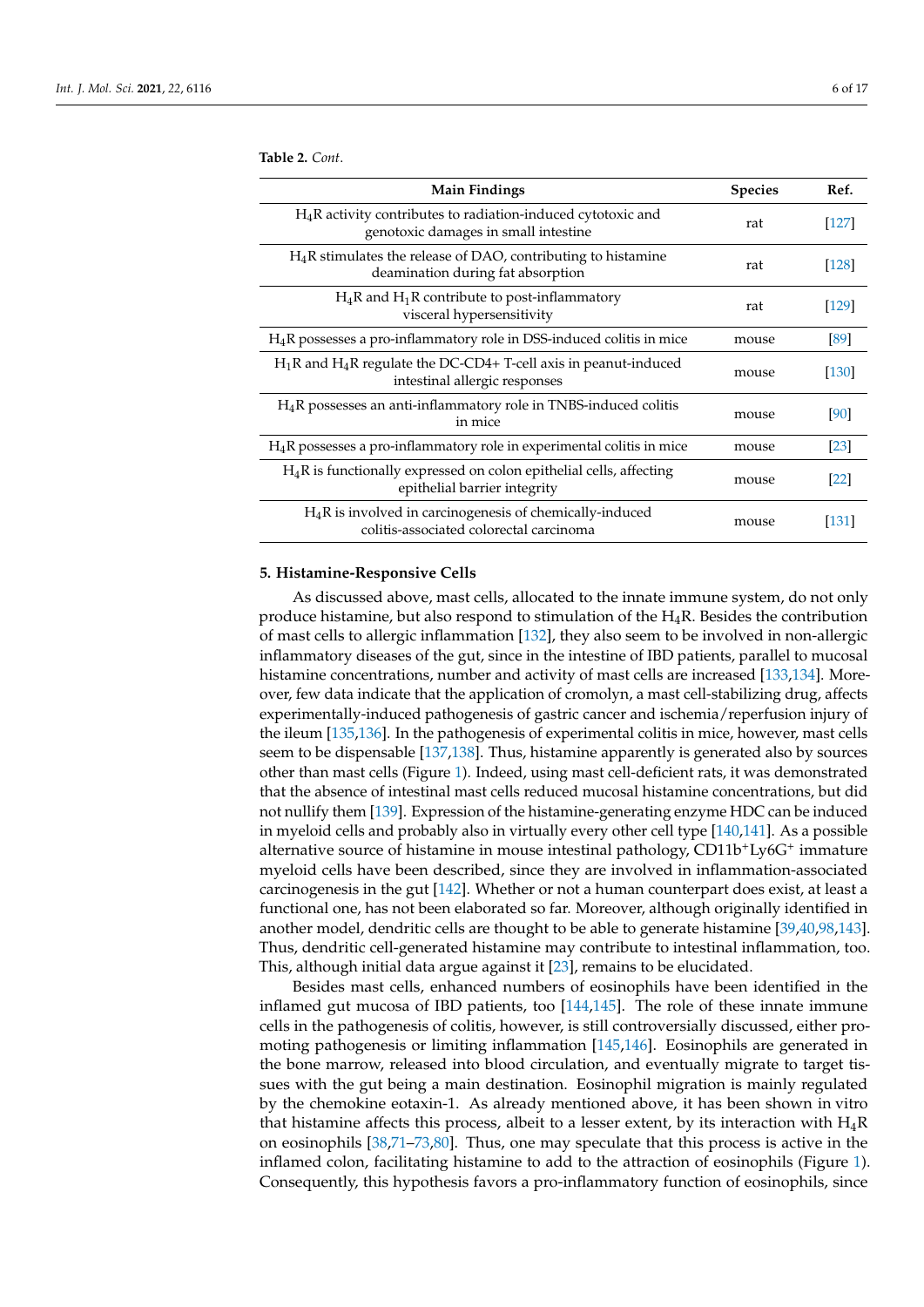blockade of  $H_4R$  activity, which diminishes experimental colitis, would also reduce number and, thus, activity of eosinophils in the affected intestinal areas. [21,147,148].



**Figure 1.** Schematic representation of inflammatory and carcinogenic mechanisms in the colon. MC, mast cell; IMC, immature myeloid cell; HA, histamine; Eo, eosinophil; PMN, neutrophil; MDSC, myeloid-derived suppressor cells.

Neutrophils belong to those cells first recruited to the site of inflammation, where they combat the potentially harmful intruders applying rather unspecific mechanisms, condoning collateral damage at healthy cells and tissues. Consequently, neutrophils can be detected in high numbers in the colitic mucosa, probably dependent on the enhanced expression of IL-6 and downstream CXCL-chemokines (Figure 1), mediators that activate/attract these cells [149,150]. In  $H_4R$  knockout mice as compared to WT mice, reduced numbers of colon-infiltrating neutrophils as well as lower colon tissue concentrations of IL-6, CXCL1, and CXCL2 have been detected upon induction of experimental colitis [23,89]. Thus, it is most probable that histamine via  $H_4R$  increases neutrophil infiltration during colitis, presumably in an indirect manner [151,152]. However, the precise cellular sources of histamine/H4R-regulated production of IL-6, CXCL1, and CXCL2 remain ill defined. The related chemokines CXCL1 and CXCL2, which both bind to the receptor CXCR2, are synthesized by variety of immune cells including macrophages and neutrophils themselves, and by epithelial cells. Macrophages have been shown to respond to histamine via  $H_4R$  [64,65], however, not in the context of intestinal diseases so far. Whether or not neutrophils functionally express  $H_4R$  is still matter of debate. Eventually, epithelial cells are the most probable source of CXCL1 and CXCL2 in the context of colonic inflammation.

Colonic epithelial cells comprise a group of cells forming a tightly linked monolayer epithelium lining the inner surface of the intestine and providing, by several means, a barrier between the gut lumen and the host tissue. Impairment of this barrier would result in the luminal content gaining access to intra- or sub-epithelial areas, followed by an inflammatory reaction [153,154]. New intestinal epithelial cells are generated throughout the life of the host by proliferation of intestinal epithelial stem cells residing in the base of each intestinal crypt. Due to the continuous proliferation of these stem cells, the resulting daughter cells move forward towards the tip of the crypt or villus, where they eventually are scaled off and die. During this movement, the cells differentiate into specialized lineages, providing the different functions of the intestinal epithelium. The majority of developing cells become absorptive enterocytes, responsible for selective uptake, metabolism,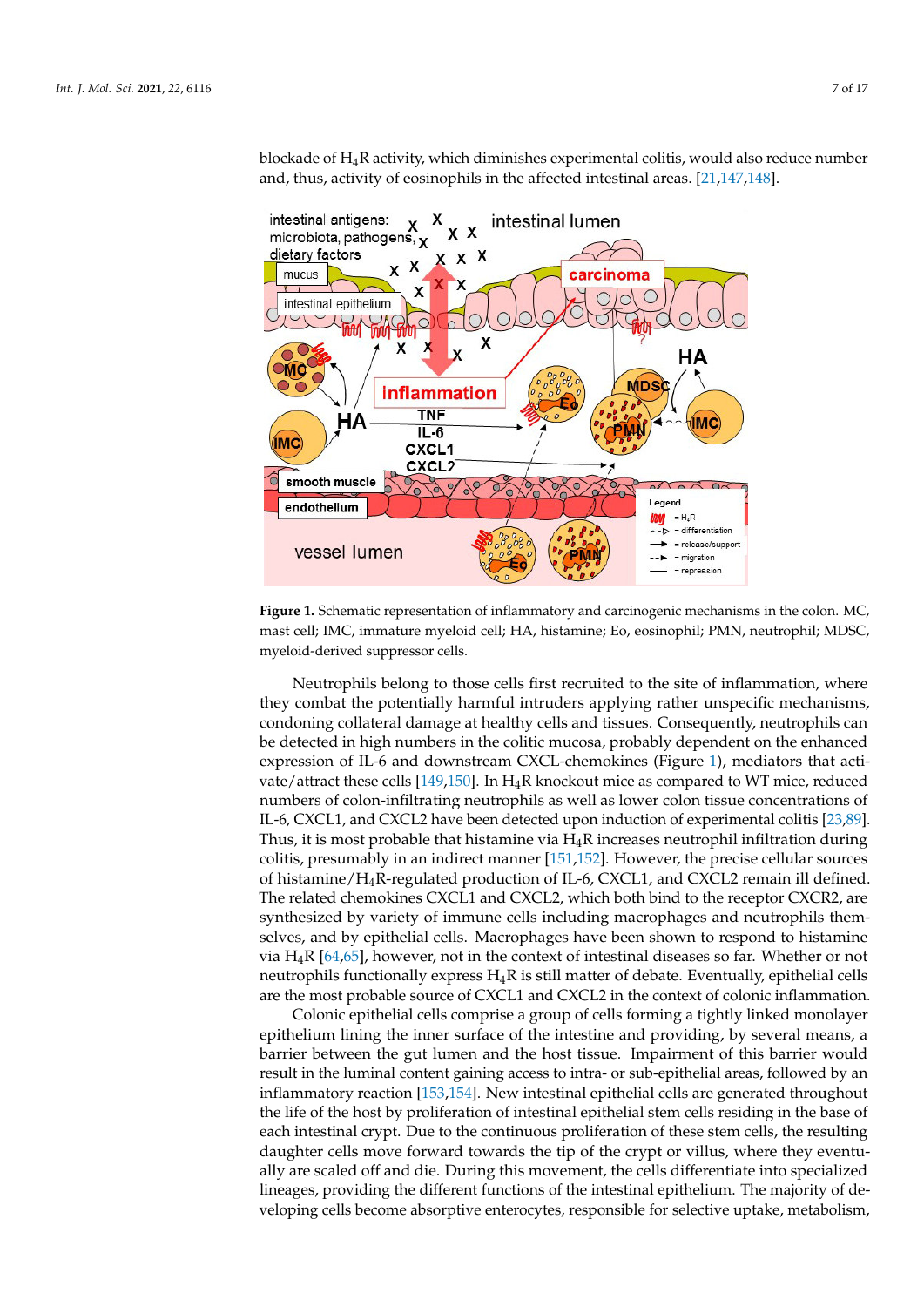and transport of nutrients. Other cells differentiate into mucus-secreting goblet cells that produce two layers of mucus with different densities at the luminal surface, adding to the colonic barrier function. The integrity of the cellular barrier is provided by close intercellular junctions created by tight junction proteins, adherens junction proteins, and desmosomes, omitting epithelial transfer by diffusion while enabling regulated uptake by either trans- or para-cellular pathways (reviewed in [155,156]). There are some indications that colon epithelial cells of mouse and men express  $H_4R$  [89], although others conclude controversially [23]. Nevertheless, using organoid-derived mouse colonic epithelial cells, a direct in vitro effect of histamine on the trans-epithelial electric resistance is detected. Since the employed cell culture setting is devoid of any other cell type than epithelial cells, a direct effect of histamine on the epithelial cells could be concluded (Figure 1). Finally, this effect was inhibited by either the application of JNJ7777120 or by the use of cells collected from organoids formed of H4R-deficient colon epithelial cells, both pointing to a direct effect of histamine at  $H_4R$  expressed on mouse colon epithelial cells [89]. Moreover, human colon epithelial cell-derived organoids that were micro-injected with FITC-dextran and either or not stimulated with histamine indicate that histamine promotes leakage of the dyed macromolecule out of the organoid's lumen (unpublished).

In summary, it seems probable that histamine via  $H_4R$  contributes to colonic inflammation, mostly to the innate arm by regulating production and release of the pro-inflammatory mediators TNF, IL-6, CXCL1, and CXCL2 promoting neutrophil recruitment. In addition, in vitro the epithelial cell barrier is battered by histamine/ $H_4R$  as well, possibly contributing to inflammation. Whether or not colon epithelial cells also are responsible for the histamine/H4R-triggered enhanced release of the mediators mentioned above is not definitively settled so far.

### **6. Histamine and Carcinogenesis**

Cancer, in general, is a major public health problem and does not only account for a high physical strain of the patients but also for intensive emotional pressure in both patients and their relatives and, finally, for a large number of deaths. Although anti-cancer therapies, including new strategies and compounds, have advanced strongly in the past decades, they are still loaded with detrimental effects, such as toxicity or poor response [157]. These effects are, at least in part, due to the high pathophysiological and genetic heterogeneity of the diverse forms of cancer, rendering it necessary to develop new therapeutic options that meet the different requirements of different cancers. A common feature of all forms of cancer is the inadequate cellular proliferation, resulting in the tumor. Thus, anti-cancer drugs aim at inhibiting proliferation and/or inducing death of cancer cells, and a major task for modern therapeutics is to provide these functions in a cell type- and probably differentiation status-specific manner [158]. A tumor cell can be defined by the presence of a specific pattern of molecules, which may represent targets for a specific tumor therapy. A single cellular receptor hardly defines a specific cell type/differentiation status, but may create a group of cells that reasonably can be targeted, avoiding severe adverse effects occurring when using broad acting anti-neoplastic drugs/therapies such as 5-fluoruracil, hydroxycarbamide, or ionizing radiation. Moreover, cellular receptors may be used as targets for adjunctive drugs, able to support the main drug and/or to reduce its effective dose, and thereby in summary reducing the risk of adverse effects, as exemplified by the  $H_2R$  antagonist cimetidine in colorectal cancer patients [159,160]. In this respect, the endogenous agonist histamine in combination with IL-2 is approved to treat patients in the post-chemotherapy phase of acute myeloid leukemia [161], in which it reduces the risk of relapse. Although neither the molecular mechanism nor the histamine receptor subtype(s) involved have been determined so far, these clinical data place histamine in the list of possible anti-cancer drugs [162]. Thus, histaminergic drugs may be used in other types of cancers and substances selectively addressing specific histamine receptor subtypes as agonists or antagonists may provide therapeutic advantages [163,164].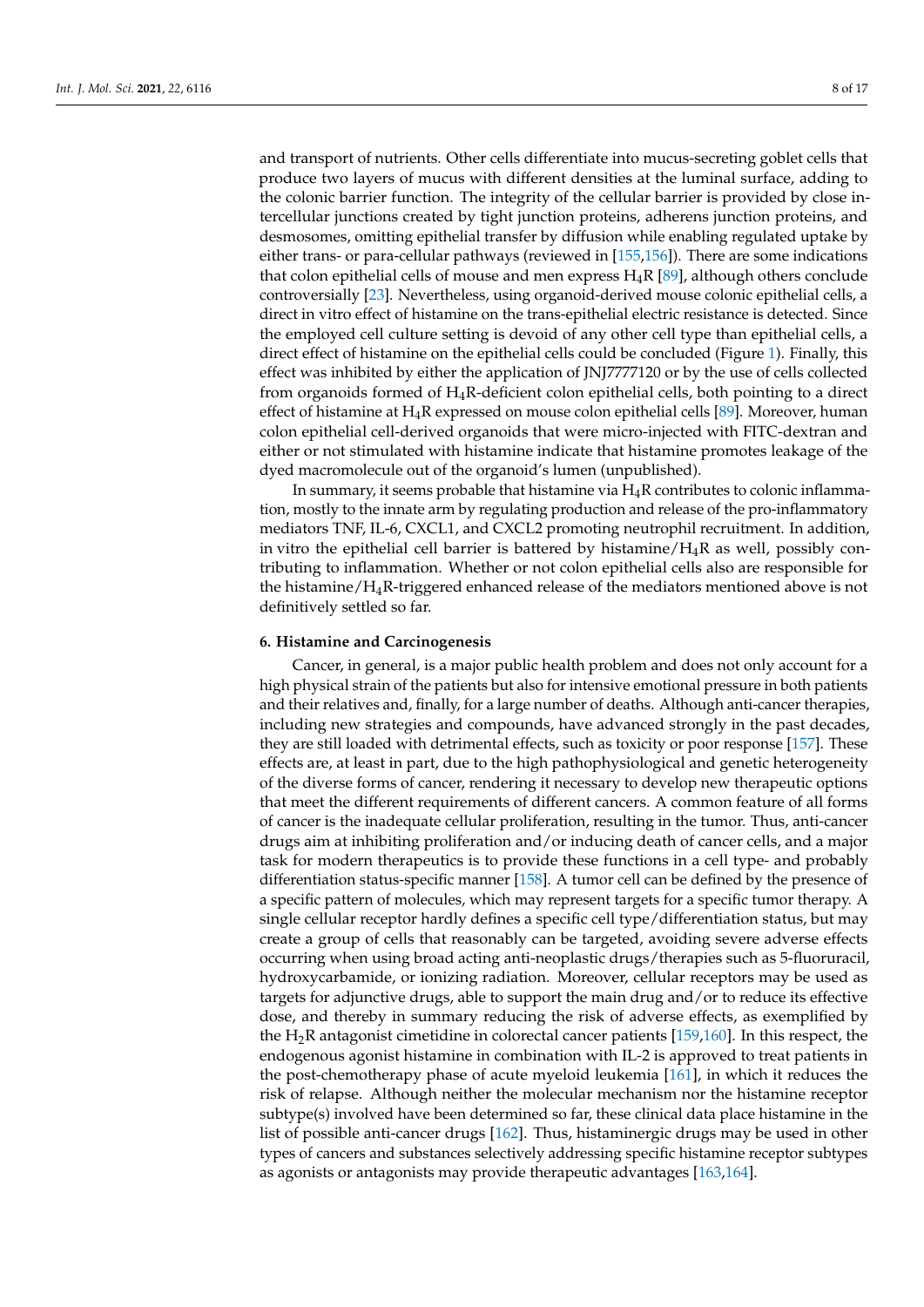CRC is the third most common type of cancer in humans and accounts for high mortality. UC patients are at a 2- to 3-fold higher risk to develop CRC in comparison to individuals not suffering from IBD and severity, extent, and persistence of inflammation positively correlates to carcinogenesis. In addition to colitis-associated CRC, CRC appears also sporadic and hereditary [165,166]. Although in these cases inflammation rarely precedes CRC, anti-inflammatory drugs are effective in preventing or delaying the disease [167,168]. Thus, inflammatory reactions seem to be involved in tumorigenesis of non-colitis-associated CRC, too. Consequently, it is tempting to speculate that histamine, in parallel to colon inflammation, promotes CRC, and, thus, that interventions blocking histamine activity reduce carcinogenesis. Consistently, in the colonic mucosa of CRC patients, HDC activity as well as histamine content are increased in comparison to normal samples [125,169]. However, in mice with experimentally induced CRC, deletion of HDC resulted in enhanced tumorigenesis as compared to wild type mice, pointing towards an anti-carcinogenic effect of histamine, which is supported by the finding that gut microbiota-derived histamine suppresses colorectal tumorigenesis [170]. The multiple effects histamine may exert in CRC, at least in animal models, can explain this contradiction. On the one hand, histamine promotes the underlying inflammatory process, leading to tumor initiation. On the other hand, histamine in the tumor's tissue may affect differentiation of immature myeloid cells towards neutrophils and myeloid-derived suppressor cells, both resulting in tumor regression (Figure 1) [142,171]. While the effect of histamine on the differentiation towards neutrophils is a direct one, the differentiation of myeloid-derived suppressor cells is affected by IL-17, which is produced by tumor-associated mast cells upon histamine stimulation. This anti-cancer effect of histamine is supported by similar findings obtained in models of esophageal squamous carcinoma [172]. Interestingly, mast cells have been found to be abundant in colon carcinoma and to promote carcinogenesis in chemically-induced CRC in mice [173], and are associated with a poor prognosis in human CRC patients [174]. Others, however, reported that blocking histamine receptor function in a mouse model of CRC ameliorates disease symptoms [175]. These differences may be due to the different models used, concerning the experimental schedule and the species. Regarding the modes of action of histamine discussed above, the question arises if specific receptor subtypes are responsible for these different effects of histamine on inflammatory cells and tumor-regulating cells. In analogy to the pro-inflammatory effect of histamine via the  $H_4R$  that has already been discussed above, the absence of  $H_4R$  expression also leads to a reduction of chemically-induced carcinogenesis in mice [131]. Whether this is due to the reduced inflammation promoting carcinogenesis or to an effect of histamine on the tumor cell itself is unknown at present. However, some indications arise from the observation that the expression of  $H_4R$  decreases in gastric carcinoma during progression, accompanied by the attenuated histamine-induced suppression of proliferation [172,176]. This idea is supported by our own unpublished data indicating that human colon cancer cell lines, which mostly arise from late stage carcinomas, do not functionally express  $H_4R$ . It is worth noting that others have found  $H_4R$  expression in such cell lines [125], which may reflect differences in details of the detection systems or the development of laboratory-specific cellular sub-lines. In summary, these data strongly indicate that the function of histamine in general and of the  $H_4R$  in detail is far from being finally settled.

### **7. Conclusions**

Histamine is a mediator that is mainly recognized due to its function in allergy, but takes part also in non-allergic inflammatory reactions. In the gut, the involvement of histamine and H4R in IBD, especially in the colon, has been demonstrated in different model systems by several laboratories, who mainly conclude a pro-inflammatory function (Figure 1). Cellular and molecular details of the  $H_4R$  function in colon inflammation, however, remain elusive. In addition, tissues with minor indications on histamine/ $H_4R$ responsiveness (smooth muscles, neurons) have not been discussed in this review. Even less differentiated is the picture on the effect of  $H_4R$  in colon carcinogenesis. It is likely that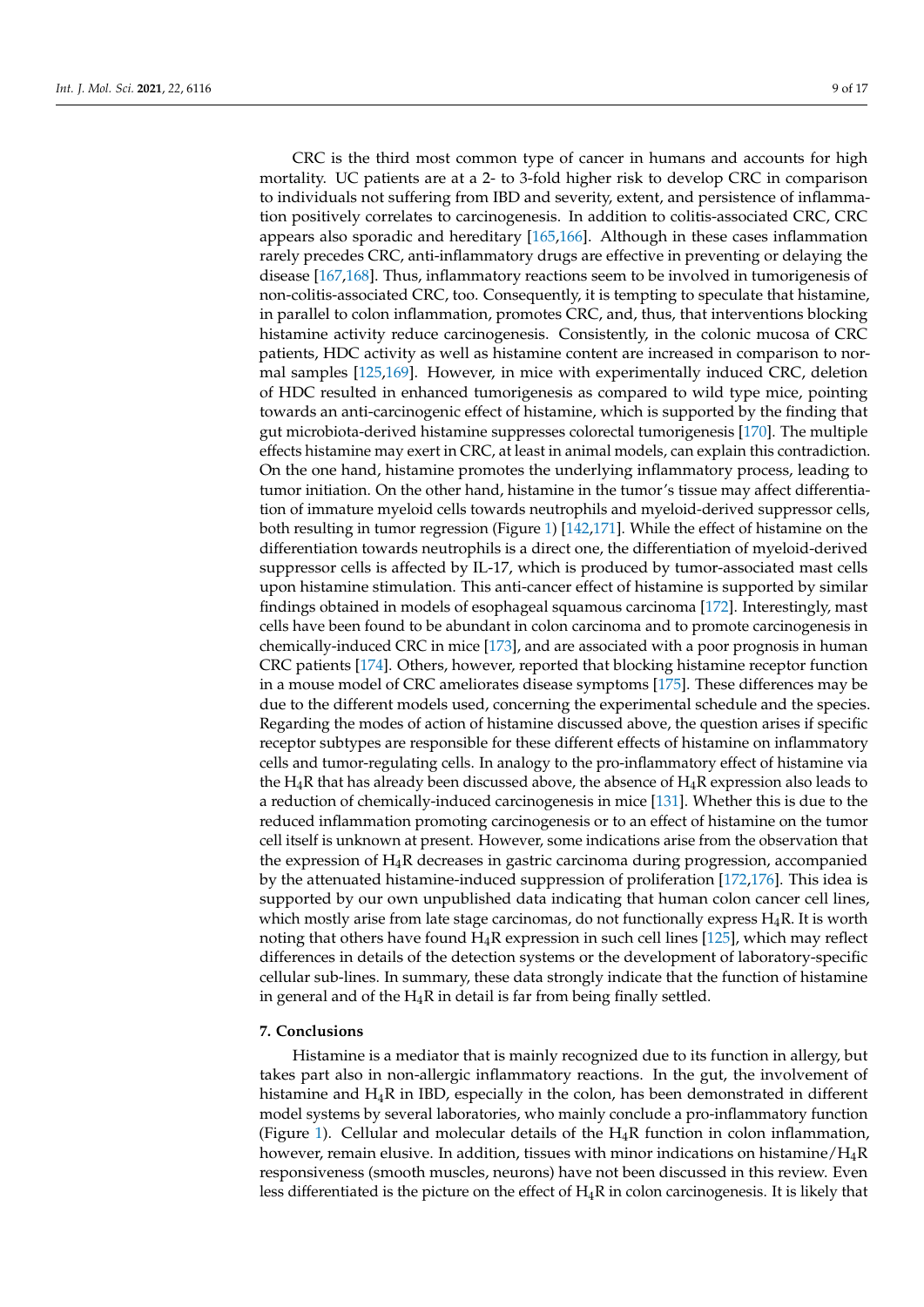H4R due to its pro-inflammatory function promotes the pathogenicity of colitis-associated CRC, but an additional effect of  $H_4R$  on tumor or accessory cells currently can neither be excluded nor confirmed. Therefore, still a lot of work on histamine function on colon carcinogenesis has to be envisaged.

**Author Contributions:** Conceptualization and literature analysis, B.S. and D.N.; writing—original draft preparation, B.S. and D.N.; writing—review and editing, B.S. and D.N.; preparation of figures and tables, B.S. and D.N. All authors have read and agreed to the published version of the manuscript.

**Funding:** This research received no external funding.

**Conflicts of Interest:** The authors declare no conflict of interest.

## **References**

- 1. Schayer, R.W. The metabolism of histamine in various species. *Br. J. Pharmacol. Chemother.* **1956**, *11*, 472–473. [CrossRef] [PubMed]
- 2. Schayer, R.W.; Karjala, S.A. Ring N methylation; a major route of histamine metabolism. *J. Biol. Chem.* **1956**, *221*, 307–313. [CrossRef]
- 3. Best, C.H.; McHenry, E.W. The inactivation of histamine. *J. Physiol.* **1930**, *7*, 349–372. [CrossRef]
- 4. Riley, J.F.; West, G.B. The presence of histamine in tissue mast cells. *J. Physiol.* **1953**, *120*, 528–537. [CrossRef] [PubMed]
- 5. Graham, H.T.; Lowry, O.H.; Wahl, N.; Priebat, M.K. Mast cells as sources of tissue histamine. *J. Exp. Med.* **1955**, *102*, 307–318. [CrossRef] [PubMed]
- 6. Hakanson, R.; Owman, C. Concomitant histochemical demonstration of histamine and catecholamines in enterochromaffin-like cells of gastric mucosa. *Life Sci.* **1967**, *6*, 759–766. [CrossRef]
- 7. Kwiatkowski, H. Histamine in nervous tissue. *J. Physiol.* **1943**, *102*, 32–41. [CrossRef] [PubMed]
- 8. Fawcott, D.W. Cytological and pharmacological observations on the release of histamine by mast cells. *J. Exp. Med.* **1954**, *100*, 217–224. [CrossRef]
- 9. Aborg, C.H.; Novotny, J.; Uvnäs, B. Ionic binding of histamine in mast cell granules. *Acta Physiol. Scand.* **1967**, *69*, 276–283. [CrossRef] [PubMed]
- 10. Dvorak, A.M.; McLeod, R.S.; Ondcrdonk, A.; Monahan-Earley, R.A.; Cullen, J.B.; Antonioli, D.A.; Morgari, E.; Blair, J.E.; Estrella, P.; Cisneros, R.L.; et al. Ultrastructural evidence for piecemeal and anaphylactic degranulation of human gut mucosal mast cells in vivo. *Int. Arch. Allergy Immunol.* **1992**, *99*, 74–83. [CrossRef]
- 11. Sahid, M.N.A.; Kiyoi, T. Mast cell activation markers for in vitro study. *J. Immunoass. Immunochem.* **2020**, *41*, 7798–7816. [CrossRef]
- 12. Jutel, M.; Akdis, M.; Akdis, C.A. Histamine, histamine receptors and their role in immune pathology. *Clin. Exp. Allergy* **2009**, *39*, 1786–18000. [CrossRef]
- 13. Deng, X.; Wu, X.; Yu, Z.; Arai, I.; Sasano, T.; Sugawara, S.; Endo, Y. Inductions of histidine decarboxylase in mouse tissues following systemic antigen challenge: Contributions made by mast cells, non-mast cells and IL-1. *Int. Arch. Allergy Immunol.* **2007**, *144*, 69–78. [CrossRef]
- 14. Wu, X.; Yoshida, A.; Sasano, T.; Iwakura, Y.; Endo, Y. Histamine production via mast cell-independent induction of histidine decarboxylase in response to lipopolysaccharide and interleukin-1. *Int. Immunopharmacol.* **2004**, *4*, 516–520. [CrossRef] [PubMed]
- 15. Hirasawa, N. Expression of histidine decarboxylase and its roles in inflammation. *Int. J. Mol. Sci.* **2019**, *20*, 376. [CrossRef] [PubMed]
- 16. Moriguchi, T.; Takai, J. Histamine and histidine decarboxylase: Immunomodulatory functions and regulatory mechanisms. *Genes to Cells* **2020**, *25*, 443–449. [CrossRef] [PubMed]
- 17. Calvielli Castelo Branco, A.C.; Seiti, F.; Yoshikawa, Y.; Pietrobon, A.J.; Sato, M.N. Role of histamine in modulating the immune response and inflammation. *Mediat. Inflamm.* **2018**, *2018*, e9524075.
- 18. Seifert, R.; Strasser, A.; Schneider, E.H.; Neumann, D.; Dove, S.; Buschauer, A. Molecular and cellular analysis of human histamine receptor subtypes. *Trends Pharmacol. Sci.* **2013**, *34*, 33–58. [CrossRef] [PubMed]
- 19. Tiligada, E.; Ennis, M. Histamine pharmacology: From Sir Henry Dale to the 21st century. *Br. J. Pharmacol.* **2020**, *177*, 469–489. [CrossRef] [PubMed]
- 20. Panula, P. Histamine, histamine H3 receptor, and alcohol use disorder. *Br. J. Pharmacol.* **2020**, *177*, 634–641. [CrossRef] [PubMed]
- 21. Schirmer, B.; Lindemann, L.; Bittkau, K.S.; Isaev, R.; Bösche, D.; Juchem, M.; Seifert, R.; Neumann, D. Mouse colonic epithelial cells functionally express the histamine H<sup>4</sup> receptor. *J. Pharmacol. Exp. Ther.* **2020**, *373*, 167–174. [CrossRef] [PubMed]
- 22. Mehta, P.; Miszta, P.; Rzodkiewicz, P.; Michalak, O.; Krzeczyński, P.; Filipek, S. Enigmatic histamine receptor H $_4$  for potential treatment of multiple inflammatory, autoimmune, and related diseases. *Life* **2020**, *10*, 50. [CrossRef]
- 23. Wechsler, J.B.; Szabo, A.; Hsu, C.L.; Krier-Burris, R.A.; Schroeder, H.A.; Wang, M.Y.; Carter, R.G.; Velez, T.E.; Aguiniga, L.M.; Brown, J.B.; et al. Histamine drives severity of innate inflammation via histamine 4 receptor in murine experimental colitis. *Mucosal Immunol.* **2018**, *11*, 861–870. [CrossRef] [PubMed]
- 24. Sander, L.E.; Lorentz, A.; Sellge, G.; Coëffier, M.; Neipp, M.; Veres, T.; Frieling, T.; Meier, P.N.; Manns, M.P.; Bischoff, S.C. Selective expression of histamine receptors  $H_1R$ ,  $H_2R$ , and  $H_4R$ , but not  $H_3R$ , in the human intestinal tract. *Gut* 2006, 55, 498–504. [CrossRef] [PubMed]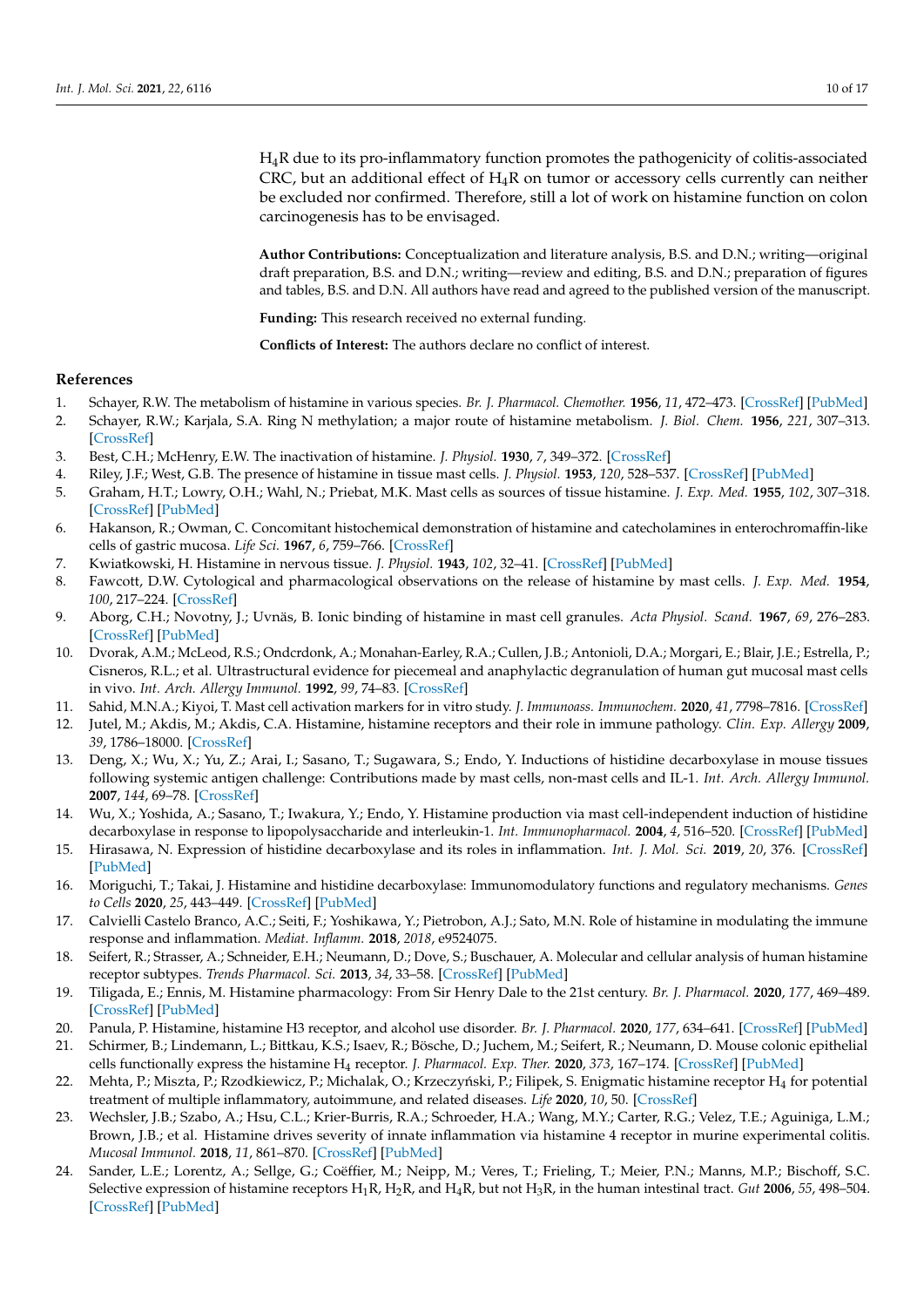- 25. Breunig, E.; Michel, K.; Zeller, F.; Seidl, S.; Weyhern, C.W.; Schemann, M. Histamine excites neurones in the human submucous plexus through activation of  $H_1$ ,  $H_2$ ,  $H_3$  and  $H_4$  receptors. *J. Physiol.* **2007**, 583, 731–742. [CrossRef]
- 26. Zhu, Y.; Michalovich, D.; Wu, H.; Tan, K.B.; Dytko, G.M.; Mannan, I.J.; Boyce, R.; Alston, J.; Tierney, L.A.; Li, X.; et al. Cloning, expression, and pharmacological characterization of a novel human histamine receptor. *Mol. Pharmacol.* **2001**, *59*, 434–441. [CrossRef] [PubMed]
- 27. Gutzmer, R.; Mommert, S.; Gschwandtner, M.; Zwingmann, K.; Stark, H.; Werfel, T. The histamine H<sub>4</sub> receptor is functionally expressed on TH2 cells. *J. Allergy Clin. Immunol.* **2009**, *123*, 619–625. [CrossRef] [PubMed]
- 28. Schaper-Gerhardt, K.; Wohlert, M.; Mommert, S.; Kietzmann, M.; Werfel, T.; Gutzmer, R. Stimulation of histamine H<sub>4</sub> receptors increases the production of IL-9 in Th9 polarized cells. *Br. J. Pharmacol.* **2020**, *177*, 614–622. [CrossRef]
- 29. Mommert, S.; Gschwandtner, M.; Koether, B.; Gutzmer, R.; Werfel, T. Human memory Th17 cells express a functional histamine H<sup>4</sup> receptor. *Am. J. Pathol.* **2012**, *180*, 177–185. [CrossRef] [PubMed]
- 30. Cowden, J.M.; Yu, F.; Banie, H.; Farahani, M.; Ling, P.; Nguyen, S.; Riley, J.P.; Zhang, M.; Zhu, J.; Dunford, P.J.; et al. The histamine H<sup>4</sup> receptor mediates inflammation and Th17 responses in preclinical models of arthritis. *Ann. Rheum. Dis.* **2014**, *73*, 600–608. [CrossRef] [PubMed]
- 31. Han, S.H.; Hur, M.S.; Kim, M.J.; Kim, B.M.; Kim, K.W.; Kim, H.R.; Choe, Y.B.; Ahn, K.J.; Lee, Y.W. Preliminary study of histamine H<sup>4</sup> receptor expressed on human CD4<sup>+</sup> T cells and its immunomodulatory potency in the IL-17 pathway of psoriasis. *J. Dermatol. Sci.* **2017**, *88*, 29–35. [CrossRef] [PubMed]
- 32. Morgan, R.K.; McAllister, B.; Cross, L.; Green, D.S.; Kornfeld, H.; Center, D.M.; Cruikshank, W.W. Histamine 4 receptor activation induces recruitment of FoxP3<sup>+</sup> T cells and inhibits allergic asthma in a murine model. *J. Immunol.* **2007**, *178*, 8081–8089. [CrossRef] [PubMed]
- 33. del Rio, R.; Noubade, R.; Saligrama, N.; Wall, E.H.; Krementsov, D.N.; Poynter, M.E.; Zachary, J.F.; Thurmond, R.L.; Teuscher, C. Histamine H<sup>4</sup> receptor optimizes T regulatory cell frequency and facilitates anti-inflammatory responses within the central nervous system. *J. Immunol.* **2012**, *188*, 541–547. [CrossRef]
- 34. Truta-Feles, K.; Lagadari, M.; Lehmann, K.; Berod, L.; Cubillos, S.; Piehler, S.; Herouy, Y.; Barz, D.; Kamradt, T.; Maghazachi, A.; et al. Histamine modulates γδ-T lymphocyte migration and cytotoxicity, via Gi and Gs protein-coupled signalling pathways. *Br. J. Pharmacol.* **2010**, *161*, 1291–1300. [CrossRef] [PubMed]
- 35. Gantner, F.; Sakai, K.; Tusche, M.W.; Cruikshank, W.W.; Center, D.M.; Bacon, K.B. Histamine H<sub>4</sub> and H<sub>2</sub> receptors control histamine-induced interleukin-16 release from human CD8<sup>+</sup> T cells. *J. Pharmacol. Exp. Ther.* **2002**, *303*, 300–307. [CrossRef] [PubMed]
- 36. Glatzer, F.; Mommert, S.; Köther, B.; Gschwandtner, M.; Stark, H.; Werfel, T.; Gutzmer, R. Histamine downregulates the Th1 associated chemokine IP-10 in monocytes and myeloid dendritic cells. *Int. Arch. Allergy Immunol.* **2014**, *163*, 11–19. [CrossRef] [PubMed]
- 37. Gutzmer, R.; Diestel, C.; Mommert, S.; Köther, B.; Stark, H.; Wittmann, M.; Werfel, T. Histamine H<sup>4</sup> receptor stimulation suppresses IL-12p70 production and mediates chemotaxis in human monocyte-derived dendritic cells. *J. Immunol.* **2005**, *174*, 5224–5232. [CrossRef]
- 38. Ling, P.; Ngo, K.; Nguyen, S.; Thurmond, R.L.; Edwards, J.P.; Karlsson, L.; Fung-Leung, W.P. Histamine H<sup>4</sup> receptor mediates eosinophil chemotaxis with cell shape change and adhesion molecule upregulation. *Br. J. Pharmacol.* **2004**, *142*, 161–171. [CrossRef]
- 39. Dunford, P.J.; O'Donnell, N.; Riley, J.P.; Williams, K.N.; Karlsson, L.; Thurmond, R.L. The histamine H<sup>4</sup> receptor mediates allergic airway inflammation by regulating the activation of CD4<sup>+</sup> T cells. *J. Immunol.* **2006**, *176*, 7062–7070. [CrossRef] [PubMed]
- 40. Hartwig, C.; Munder, A.; Glage, S.; Wedekind, D.; Schenk, H.; Seifert, R.; Neumann, D. The histamine H<sub>4</sub> receptor (H<sub>4</sub>R) regulates eosinophilic inflammation in ovalbumin-induced experimental allergic asthma in mice. *Eur. J. Immunol.* **2015**, *45*, 1129–1140. [CrossRef]
- 41. Lundberg, K.; Broos, S.; Greiff, L.; Borrebaeck, C.A.K.; Lindstedt, M. Histamine H<sup>4</sup> receptor antagonism inhibits allergen-specific T-cell responses mediated by human dendritic cells. *Eur. J. Pharmacol.* **2011**, *651*, 197–204. [CrossRef]
- 42. Gschwandtner, M.; Mommert, S.; Köther, B.; Werfel, T.; Gutzmer, R. The histamine H<sub>4</sub> receptor is highly expressed on plasmacytoid dendritic cells in psoriasis and histamine regulates their cytokine production and migration. *J. Investig. Dermatol.* **2011**, *131*, 1668–1676. [CrossRef] [PubMed]
- 43. Damaj, B.B.; Becerra, C.B.; Esber, H.J.; Wen, Y.; Maghazachi, A.A. Functional expression of H<sup>4</sup> histamine receptor in human natural killer cells, monocytes, and dendritic cells. *J. Immunol.* **2007**, *179*, 7907–7915. [CrossRef] [PubMed]
- 44. Dijkstra, D.; Stark, H.; Chazot, P.L.; Shenton, F.C.; Leurs, R.; Werfel, T.; Gutzmer, R. Human inflammatory dendritic epidermal cells express a functional histamine H<sup>4</sup> receptor. *J. Investig. Dermatol.* **2008**, *128*, 1696–1703. [CrossRef] [PubMed]
- 45. Bäumer, W.; Wendorff, S.; Gutzmer, R.; Werfel, T.; Dijkstra, D.; Chazot, P.; Stark, H.; Kietzmann, M. Histamine H<sup>4</sup> receptors modulate dendritic cell migration through skin—Immunomodulatory role of histamine. *Allergy* **2008**, *63*, 1387–1394. [CrossRef] [PubMed]
- 46. Simon, T.; Jelinek, I.; Apponyi, G.; László, V.; Rajnavölgyi, É.; Falus, A. Expression and function of histamine H<sub>4</sub> receptor in mouse splenic dendritic cells. *Inflamm. Res.* **2010**, *59* (Suppl. S2), S201–S203. [CrossRef]
- 47. Gschwandtner, M.; Schäkel, K.; Werfel, T.; Gutzmer, R. Histamine H<sup>4</sup> receptor activation on human slan-dendritic cells downregulates their pro-inflammatory capacity. *Immunology* **2011**, *132*, 49–56. [CrossRef] [PubMed]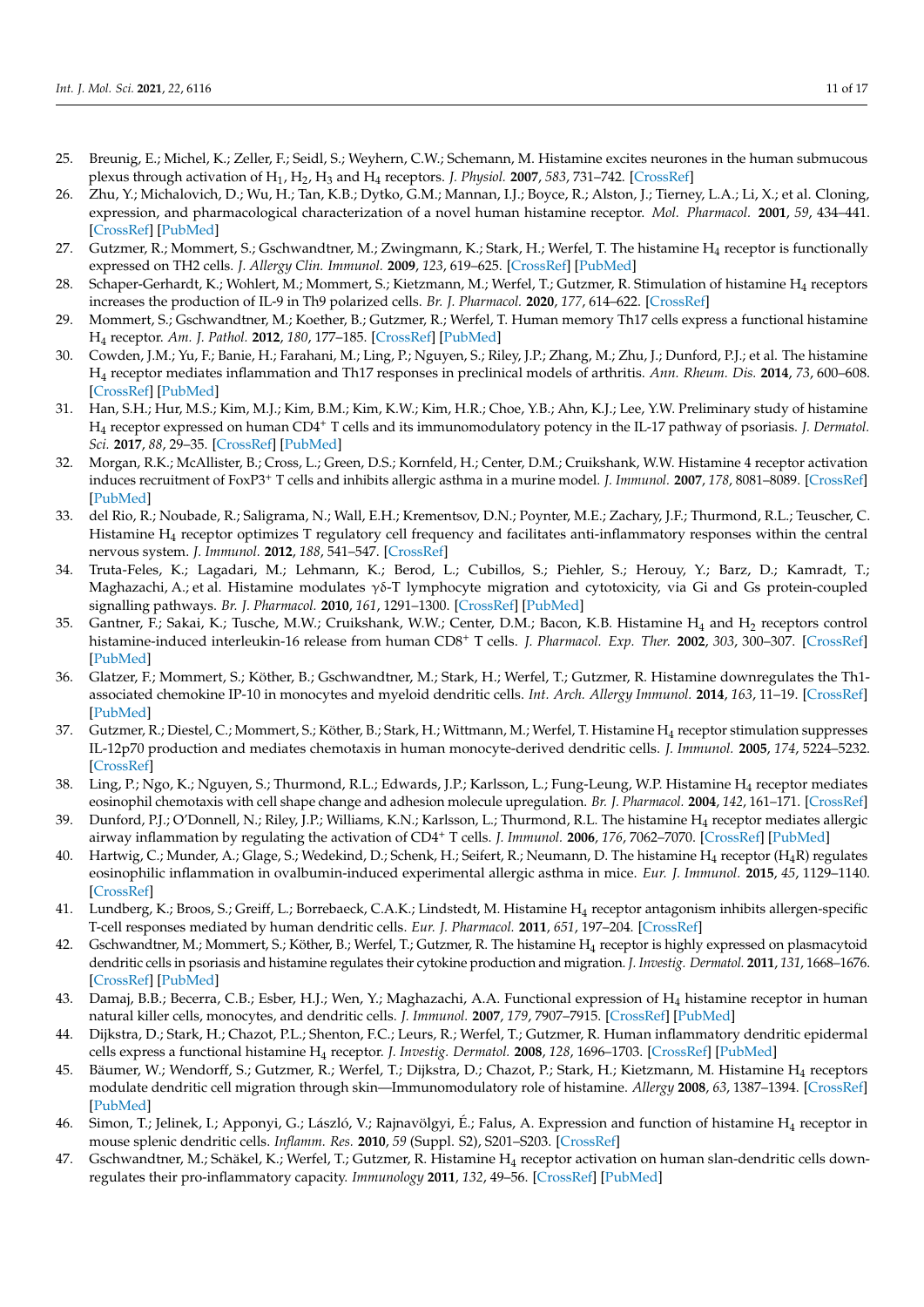- 48. Leite-de-Moraes, M.C.; Diem, S.; Michel, M.-L.; Ohtsu, H.; Thurmond, R.L.; Schneider, E.; Dy, M. Cutting Edge: Histamine receptor H<sup>4</sup> activation positively regulates in vivo IL-4 and IFN-γ production by invariant NKT cells. *J. Immunol.* **2009**, *182*, 1233–1236. [CrossRef] [PubMed]
- 49. Hofstra, C.L.; Desai, P.J.; Thurmond, R.L.; Fung-Leung, W.P. Histamine H<sup>4</sup> receptor mediates chemotaxis and calcium mobilization of mast cells. *J. Pharmacol. Exp. Ther.* **2003**, *305*, 1212–1221. [CrossRef] [PubMed]
- 50. Jemima, E.A.; Prema, A.; Thangam, E.B. Functional characterization of histamine H<sup>4</sup> receptor on human mast cells. *Mol. Immunol.* **2014**, *62*, 19–28. [CrossRef]
- 51. Kay, L.J.; Suvarna, S.K.; Peachell, P.T. Histamine H<sup>4</sup> receptor mediates chemotaxis of human lung mast cells. *Eur. J. Pharmacol.* **2018**, *837*, 38–44. [CrossRef] [PubMed]
- 52. Honda, T.; Nishio, Y.; Sakai, H.; Asagiri, M.; Yoshimura, K.; Inui, M.; Kuramasu, A. Calcium/calmodulin-dependent regulation of Rac GTPases and Akt in histamine-induced chemotaxis of mast cells. *Cell. Signal.* **2021**, *83*, 1099733. [CrossRef] [PubMed]
- 53. Lippert, U.; Artuc, M.; Grützkau, A.; Babina, M.; Guhl, S.; Haase, I.; Blaschke, V.; Zachmann, K.; Knosalla, M.; Middel, P.; et al. Human skin mast cells express H<sup>2</sup> and H<sup>4</sup> , but not H<sup>3</sup> receptors. *J. Investig. Dermatol.* **2004**, *123*, 116–123. [CrossRef] [PubMed]
- 54. Godot, V.; Arock, M.; Garcia, G.; Capel, F.; Flys, C.; Dy, M.; Emilie, D.; Humbert, M. H<sup>4</sup> histamine receptor mediates optimal migration of mast cell precursors to CXCL12. *J. Allergy Clin. Immunol.* **2007**, *120*, 827–834. [CrossRef] [PubMed]
- 55. Desai, P.; Thurmond, R.L. Histamine H<sub>4</sub> receptor activation enhances LPS-induced IL-6 production in mast cells via ERK and PI3K activation. *Eur. J. Immunol.* **2011**, *41*, 1764–1773. [CrossRef] [PubMed]
- 56. Mirzahosseini, A.; Dalmadi, B.; Csutora, P. Histamine receptor H<sup>4</sup> regulates mast cell degranulation and IgE induced FcεRI upregulation in murine bone marrow-derived mast cells. *Cell. Immunol.* **2013**, *283*, 38–44. [CrossRef]
- 57. Aldi, S.; Takano, K.I.; Tomita, K.; Koda, K.; Chan, N.Y.K.; Marino, A.; Salazar-Rodriguez, M.; Thurmond, R.L.; Levi, R. Histamine H<sup>4</sup> -receptors inhibit mast cell renin release in ischemia/reperfusion via protein kinase Cε-dependent aldehyde dehydrogenase type-2 activation. *J. Pharmacol. Exp. Ther.* **2014**, *349*, 508–517. [CrossRef] [PubMed]
- 58. Ebenezer, A.J.; Arunachalam, P.; Elden, B.T. H4R activation utilizes distinct signaling pathways for the production of RANTES and IL-13 in human mast cells. *J. Recept. Signal Transduct.* **2017**, *37*, 133–140. [CrossRef]
- 59. Kuramasu, A.; Wakabayashi, M.; Inui, M.; Yanai, K. Distinct roles of small GTPases RAC1 and RAC2 in histamine H<sub>4</sub> receptor– mediated chemotaxis of mast cells. *J. Pharmacol. Exp. Ther.* **2018**, *367*, 9–19. [CrossRef]
- 60. Oda, T.; Morikawa, N.; Saito, Y.; Masuho, Y.; Matsumoto, S. Molecular cloning and characterization of a novel type of histamine receptor preferentially expressed in leukocytes. *J. Biol. Chem.* **2000**, *275*, 36781–36786. [CrossRef] [PubMed]
- 61. Dib, K.; Perecko, T.; Jenei, V.; McFarlane, C.; Comer, D.; Brown, V.; Katebe, M.; Scheithauer, T.; Thurmond, R.L.; Chazot, P.L.; et al. The histamine H<sup>4</sup> receptor is a potent inhibitor of adhesion-dependent degranulation in human neutrophils. *J. Leukoc. Biol.* **2014**, *96*, 411–418. [CrossRef]
- 62. Dijkstra, D.; Leurs, R.; Chazot, P.; Shenton, F.C.; Stark, H.; Werfel, T.; Gutzmer, R. Histamine downregulates monocyte CCL2 production through the histamine H<sup>4</sup> receptor. *J. Allergy Clin. Immunol.* **2007**, *120*, 300–307. [CrossRef] [PubMed]
- 63. Peng, H.; Wang, J.; Ye, X.Y.; Cheng, J.; Huang, C.Z.; Li, L.Y.; Li, T.Y.; Li, C.W. Histamine H<sup>4</sup> receptor regulates IL-6 and INF-γ secretion in native monocytes from healthy subjects and patients with allergic rhinitis. *Clin. Transl. Allergy* **2019**, *9*, 49. [CrossRef]
- 64. Czerner, C.P.; Klos, A.; Seifert, R.; Neumann, D. Histamine induces chemotaxis and phagocytosis in murine bone marrow-derived macrophages and RAW 264.7 macrophage-like cells via histamine H<sup>4</sup> -receptor. *Inflamm. Res.* **2014**, *63*, 239–247. [CrossRef]
- 65. Mommert, S.; Ratz, L.; Stark, H.; Gutzmer, R.; Werfel, T. The histamine H<sub>4</sub> receptor modulates the differentiation process of human monocyte-derived M1 macrophages and the release of CCL4/MIP-1β from fully differentiated M1 macrophages. *Inflamm. Res.* **2018**, *67*, 503–513. [CrossRef]
- 66. Mommert, S.; Hüer, M.; Schaper-Gerhardt, K.; Gutzmer, R.; Werfel, T. Histamine up-regulates oncostatin M expression in human M1 macrophages. *Br. J. Pharmacol.* **2020**, *177*, 600–613. [CrossRef] [PubMed]
- 67. Mommert, S.; Aslan, D.; Ratz, L.; Stark, H.; Gutzmer, R.; Werfel, T. The anaphylatoxin C3a receptor expression on human M2 macrophages is down-regulated by stimulating the histamine H<sup>4</sup> receptor and the IL-4 receptor. *J. Innate Immun.* **2018**, *10*, 349–362. [CrossRef] [PubMed]
- 68. Schneider, E.; Rolli-Derkinderen, M.; Arock, M.; Dy, M. Trends in histamine research: New functions during immune responses and hematopoiesis. *Trends Immunol.* **2002**, *23*, 255–263. [CrossRef]
- 69. Mommert, S.; Kleiner, S.; Gehring, M.; Eiz-Vesper, B.; Stark, H.; Gutzmer, R.; Werfel, T.; Raap, U. Human basophil chemotaxis and activation are regulated via the histamine H<sup>4</sup> receptor. *Allergy* **2016**, *71*, 1264–1273. [CrossRef] [PubMed]
- 70. Liu, C.; Ma, X.; Jiang, X.; Wilson, S.J.; Hofstra, C.L.; Blevitt, J.; Pyati, J.; Li, X.; Chai, W.; Carruthers, N.; et al. Cloning and pharmacological characterization of a fourth histamine receptor (H<sup>4</sup> ) expressed in bone marrow. *Mol. Pharmacol.* **2001**, *59*, 420–426. [CrossRef] [PubMed]
- 71. O'Reilly, M.; Alpert, R.; Jenkinson, S.; Gladue, R.P.; Foo, S.; Trim, S.; Peter, B.; Trevethick, M.; Fidock, M. Identification of a histamine H<sup>4</sup> receptor on human eosinophils-role in eosinophil chemotaxis. *J. Recept. Signal Transduct. Res.* **2002**, *22*, 431–448. [CrossRef]
- 72. Buckland, K.F.; Williams, T.J.; Conroy, D.M. Histamine induces cytoskeletal changes in human eosinophils via the H<sup>4</sup> receptor. *Br. J. Pharmacol.* **2003**, *140*, 1117–1127. [CrossRef] [PubMed]
- 73. Reher, T.M.; Neumann, D.; Buschauer, A.; Seifert, R. Incomplete activation of human eosinophils via the histamine H<sup>4</sup> -receptor: Evidence for ligand-specific receptor conformations. *Biochem. Pharmacol.* **2012**, *84*, 192–203. [CrossRef] [PubMed]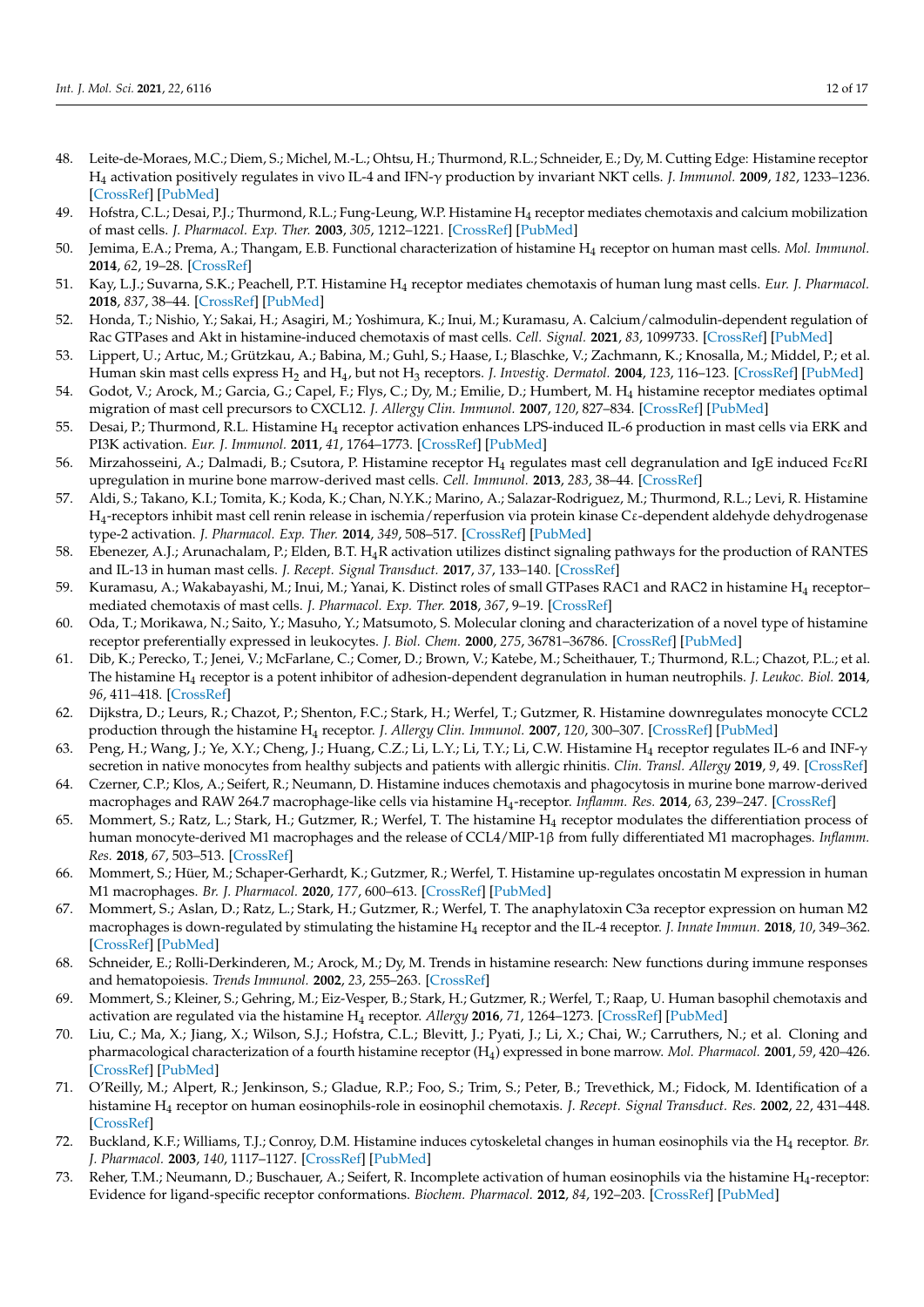- 74. Schaper-Gerhardt, K.; Köther, B.; Wolff, L.; Kabatas, A.; Gehring, M.; Nikolouli, E.; Mommert, S.; Werfel, T.; Gutzmer, R. The H4R is highly expressed on eosinophils from AD patients and IL-4 upregulates expression and function via the JAK/STAT pathway. *Allergy* **2021**, *76*, 1261–1264. [CrossRef]
- 75. Grosicki, M.; Adami, M.; Micheloni, C.; Głuch-Lutwin, M.; Siwek, A.; Latacz, G.; Łażewska, D.; Więcek, M.; Reiner-Link, D.; Stark, H.; et al. Eosinophils adhesion assay as a tool for phenotypic drug screening—The pharmacology of 1,3,5–triazine and 1H-indole like derivatives against the human histamine H<sup>4</sup> receptor. *Eur. J. Pharmacol.* **2021**, *890*, 173611. [CrossRef] [PubMed]
- 76. Nakayama, T.; Kato, Y.; Hieshima, K.; Nagakubo, D.; Kunori, Y.; Fujisawa, T.; Yoshie, O. Liver-expressed chemokine/CC chemokine ligand 16 attracts eosinophils by interacting with histamine H<sup>4</sup> receptor. *J. Immunol.* **2004**, *173*, 2078–2083. [CrossRef] [PubMed]
- 77. Barnard, R.; Barnard, A.; Salmon, G.; Liu, W.; Sreckovic, S. Histamine-induced actin polymerization in human eosinophils: An imaging approach for histamine H<sup>4</sup> receptor. *Cytometry A* **2008**, *73*, 299–304. [CrossRef] [PubMed]
- 78. Mommert, S.; Dittrich-Breiholz, O.; Stark, H.; Gutzmer, R.; Werfel, T. The histamine H<sup>4</sup> receptor regulates chemokine production in human natural killer cells. *Int. Arch. Allergy Immunol.* **2015**, *166*, 225–230. [CrossRef]
- 79. Ehling, S.; Roßbach, K.; Dunston, S.M.; Stark, H.; Bäumer, W. Allergic inflammation is augmented via histamine H<sup>4</sup> receptor activation: The role of natural killer cells in vitro and in vivo. *J. Dermatol. Sci.* **2016**, *83*, 106–115. [CrossRef] [PubMed]
- 80. Raible, D.G.; Lenahan, T.; Fayvilevich, Y.; Kosinski, R.; Schulman, E.S. Pharmacologic characterization of a novel histamine receptor on human eosinophils. *Am. J. Respir. Crit. Care Med.* **1994**, *149*, 1506–1511. [CrossRef]
- 81. Morse, K.L.; Behan, J.; Laz, T.M.; West, R.E.; Greenfeder, S.A.; Anthes, J.C.; Umland, S.; Wan, Y.; Hipkin, R.W.; Gonsiorek, W.; et al. Cloning and characterization of a novel human histamine receptor. *J. Pharmacol. Exp. Ther.* **2001**, *296*, 1058–1066. [PubMed]
- 82. Nakamura, T.; Itadani, H.; Hidaka, Y.; Ohta, M.; Tanaka, K. Molecular cloning and characterization of a new human histamine receptor, HH4R. *Biochem. Biophys. Res. Commun.* **2000**, *279*, 615–620. [CrossRef] [PubMed]
- 83. Nguyen, T.; Shapiro, D.A.; George, S.R.; Setola, V.; Lee, D.K.; Cheng, R.; Rauser, L.; Lee, S.P.; Lynch, K.R.; Roth, B.L.; et al. Discovery of a novel member of the histamine receptor family. *Mol. Pharmacol.* **2001**, *59*, 427–433. [CrossRef] [PubMed]
- 84. Verweij, E.W.E.; Al Araaj, B.; Prabhata, W.R.; Prihandoko, R.; Nijmeijer, S.; Tobin, A.B.; Leurs, R.; Vischer, H.F. Differential role of serines and threonines in intracellular loop 3 and C-terminal tail of the histamine H<sup>4</sup> receptor in β-arrestin and G protein-coupled receptor kinase interaction, internalization, and signaling. *ACS Pharmacol. Transl. Sci.* **2020**, *3*, 321–333. [CrossRef]
- 85. Beermann, S.; Bernhardt, G.; Seifert, R.; Buschauer, A.; Neumann, D. Histamine H<sub>1</sub>- and H<sub>4</sub>-receptor signaling cooperatively regulate MAPK activation. *Biochem. Pharmacol.* **2015**, *98*, 432–439. [CrossRef]
- 86. Beermann, S.; Vauth, M.; Hein, R.; Seifert, R.; Neumann, D. Distinct Signalling Pathways of Murine Histamine H<sub>1</sub>- and H<sup>4</sup> -receptors expressed at comparable levels in HEK293 cells. *PLoS ONE* **2014**, *9*, e107481. [CrossRef]
- 87. Schneider, E.H.; Seifert, R. Pharmacological characterization of human histamine receptors and histamine receptor mutants in the Sf9 cell expression system. In *Histamine and Histamine Receptors in Health and Disease*; Handbook of Experimental Pharmacology; Hattori, Y., Seifert, R., Eds.; Springer: Cham, Switzerland, 2017; Volume 241, pp. 63–118.
- 88. Rovedatti, L.; Kudo, T.; Biancheri, P.; Sarra, M.; Knowles, C.; Rampton, D.; Corazza, G.; Monteleone, G.; Di Sabatino, A.; Macdonald, T. Differential regulation of interleukin 17 and interferon gamma production in inflammatory bowel disease. *Gut* **2009**, *58*, 1629–1636. [CrossRef] [PubMed]
- 89. Schirmer, B.; Rezniczek, T.; Seifert, R.; Neumann, D. Proinflammatory role of the histamine H<sub>4</sub> receptor in dextrane sodium sulfate-induced acute colitis. *Biochem. Pharmacol.* **2015**, *98*, 102–109. [CrossRef] [PubMed]
- 90. Wunschel, E.J.; Schirmer, B.; Seifert, R.; Neumann, D. Lack of histamine H<sup>4</sup> -receptor expression aggravates TNBS-induced acute colitis symptoms in mice. *Front. Pharmacol.* **2017**, *8*, 642. [CrossRef] [PubMed]
- 91. Thurmond, R.L.; Desai, P.J.; Dunford, P.J.; Fung-Leung, W.-P.P.; Hofstra, C.L.; Jiang, W.; Nguyen, S.; Riley, J.P.; Sun, S.; Williams, K.N.; et al. A potent and selective histamine H<sub>4</sub> receptor antagonist with anti-inflammatory properties. *J. Pharmacol. Exp. Ther.* **2004**, *309*, 404–413. [CrossRef]
- 92. Rosethorne, E.M.; Charlton, S.J. Agonist-biased signaling at the histamine H<sub>4</sub> receptor: JNJ7777120 recruits β-arrestin without activating G proteins. *Mol. Pharmacol.* **2011**, *79*, 749–757. [CrossRef]
- 93. Seifert, R.; Schneider, E.H.; Dove, S.; Brunskole, I.; Neumann, D.; Strasser, A.; Buschauer, A. Paradoxical stimulatory effects of the "standard" histamine H $_4$ -receptor antagonist JNJ7777120: The H $_4$  receptor joins the club of 7 transmembrane domain receptors exhibiting functional selectivity. *Mol. Pharmacol.* **2011**, *79*, 631–638. [CrossRef] [PubMed]
- 94. Wifling, D.; Löffel, K.; Nordemann, U.; Strasser, A.; Bernhardt, G.; Dove, S.; Seifert, R.; Buschauer, A. Molecular determinants for the high constitutive activity of the human histamine H<sup>4</sup> receptor: Functional studies on orthologues and mutants. *Br. J. Pharmacol.* **2015**, *172*, 785–798. [CrossRef]
- 95. Cowden, J.M.; Riley, J.P.; Ma, J.Y.; Thurmond, R.L.; Dunford, P.J. Histamine H<sub>4</sub> receptor antagonism diminishes existing airway inflammation and dysfunction via modulation of Th2 cytokines. *Respir. Res* **2010**, *11*, 86. [CrossRef] [PubMed]
- 96. Kollmeier, A.; Francke, K.; Chen, B.; Dunford, P.J.; Greenspan, A.J.; Xia, Y.; Xu, X.L.; Zhou, B.; Thurmond, R. The H<sub>4</sub> receptor antagonist, JNJ 39758979, is effective in reducing histamine-induced pruritus in a randomized clinical study in healthy subjects. *J. Pharmacol. Exp. Ther.* **2014**, *350*, 181–187. [CrossRef] [PubMed]
- 97. Reher, T.M.; Brunskole, I.; Neumann, D.; Seifert, R. Evidence for ligand-specific conformations of the histamine H<sub>2</sub> receptor in human eosinophils and neutrophils. *Biochem. Pharmacol.* **2012**, *84*, 1174–1185. [CrossRef] [PubMed]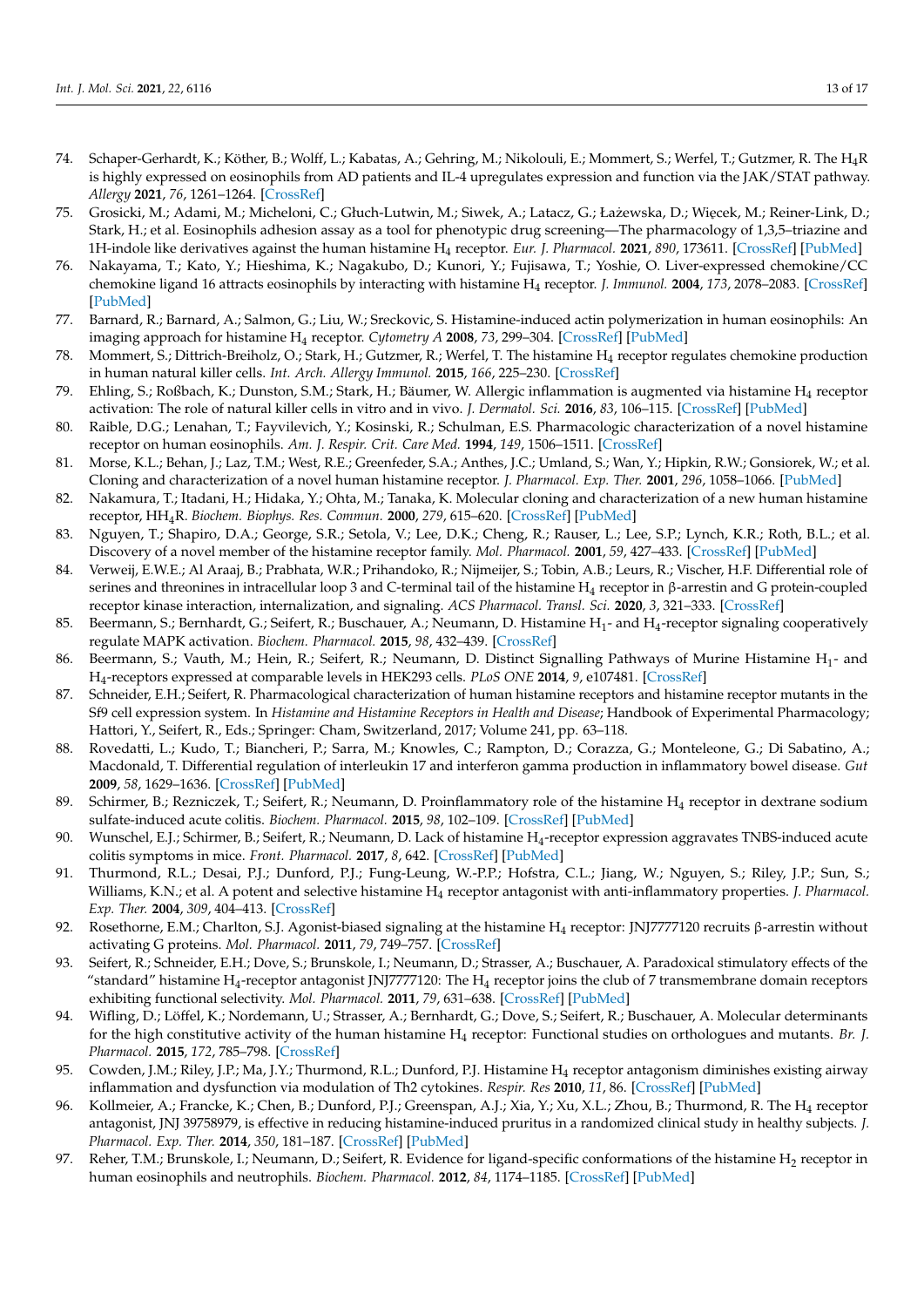- 98. Xie, G.; Wang, F.; Peng, X.; Liang, Y.; Yang, H.; Li, L. Modulation of mast cell toll-like receptor 3 expression and cytokines release by histamine. *Cell. Physiol. Biochem.* **2018**, *46*, 2401–2411. [CrossRef] [PubMed]
- 99. Podolsky, D.K. Inflammatory bowel disease. *N. Engl. J. Med.* **2002**, *247*, 417–429. [CrossRef] [PubMed]
- 100. Baumgart, D.C.; Sandborn, W.J. Inflammatory bowel disease: Clinical aspects and established and evolving therapies. *Lancet* **2007**, *369*, 1641–1657. [CrossRef]
- 101. Baumgart, D.C.; Carding, S.R. Inflammatory bowel disease: Cause and immunobiology. *Lancet* **2007**, *369*, 1627–1640. [CrossRef]
- 102. Xavier, R.J.; Podolsky, D.K. Unravelling the pathogenesis of inflammatory bowel disease. *Nature* **2007**, *448*, 427–434. [CrossRef]
- 103. Cobrin, G.M.; Abreu, M.T. Defects in mucosal immunity leading to Crohn's disease. *Immunol. Rev.* **2005**, *206*, 277–295. [CrossRef] [PubMed]
- 104. Elson, C.O.; Weaver, C.T. Experimental mouse models of inflammatory bowel disease: New insights into pathogenic mechanisms. In *Inflammatory Bowel Disease: From Bench to Bedside*; Springer: Berlin/Heidelberg, Germany, 2006; ISBN 0387258078.
- 105. Pizarro, T.T.; Cominelli, F. Cytokine therapy for Crohn's disease: Advances in translational research. *Annu. Rev. Med.* **2007**, *58*, 433–444. [CrossRef] [PubMed]
- 106. Eaden, J.A.; Abrams, K.R.; Mayberry, J.F. The risk of colorectal cancer in ulcerative colitis: A meta-analysis. *Gut* **2001**, *48*, 526–535. [CrossRef] [PubMed]
- 107. Rahier, J.F. Prevention and management of infectious complications in IBD. *Dig. Dis.* **2012**, *30*, 408–414. [CrossRef]
- 108. Baenkler, H.W.; Lux, G.; Günthner, R.; Kohlhäufl, M.; Matek, W. Biopsy histamine in ulcerative colitis and Crohn's disease. *Hepatogastroenterology* **1987**, *34*, 289–290.
- 109. Raithel, M.; Matek, M.; Baenkler, H.W.; Jorde, W.; Hahn, E.G. Mucosal histamine content and histamine secretion in Crohn's disease, ulcerative colitis and allergic enteropathy. *Int. Arch. Allergy Immunol.* **1995**, *108*, 127–133. [CrossRef]
- 110. Bene, L.; Sápi, Z.; Bajtai, A.; Buzás, E.; Szentmihályi, A.; Arató, A.; Tulassay, Z.; Falus, A. Partial protection against dextran sodium sulphate induced colitis in histamine-deficient, histidine decarboxylase knockout mice. *J. Pediatr. Gastroenterol. Nutr.* **2004**, *39*, 171–176. [CrossRef] [PubMed]
- 111. Keubler, L.M.; Buettner, M.; Häger, C.; Bleich, A. A multihit model: Colitis lessons from the interleukin-10-deficient mouse. *Inflamm. Bowel Dis.* **2015**, *21*, 1967–1975. [CrossRef]
- 112. Buechler, G.; Wos-Oxley, M.L.; Smoczek, A.; Zschemisch, N.-H.; Neumann, D.; Pieper, D.H.; Hedrich, H.J.; Bleich, A. Strainspecific colitis susceptibility in IL10-deficient mice depends on complex gut microbiota-host interactions. *Inflamm. Bowel Dis.* **2012**, *18*, 943–954. [CrossRef]
- 113. Barcik, W.; Pugin, B.; Westermann, P.; Perez, N.R.; Ferstl, R.; Wawrzyniak, M.; Smolinska, S.; Jutel, M.; Hessel, E.M.; Michalovich, D.; et al. Histamine-secreting microbes are increased in the gut of adult asthma patients. *J. Allergy Clin. Immunol.* **2016**, *138*, 1491–1494. [CrossRef] [PubMed]
- 114. Beermann, S.; Seifert, R.; Neumann, D. Commercially available antibodies against human and murine histamine H<sup>4</sup> receptor lack specificity. *Naunyn Schmiedebergs Arch. Pharmacol.* **2012**, *385*, 125–135. [CrossRef] [PubMed]
- 115. Gutzmer, R.; Werfel, T.; Bäumer, W.; Kietzmann, M.; Chazot, P.L.; Leurs, R. Well characterized antihistamine 4 receptor antibodies contribute to current knowledge of the expression and biology of the human and murine histamine 4 receptor. *Naunyn Schmiedebergs Arch. Pharmacol.* **2012**, *385*, 853–860. [CrossRef]
- 116. Michel, M.C.; Wieland, T.; Tsujimoto, G. How reliable are G-protein-coupled receptor antibodies? *Naunyn Schmiedebergs Arch. Pharmacol.* **2009**, *379*, 385–388. [CrossRef] [PubMed]
- 117. Hashemipetroudi, S.H.; Nematzadeh, G.; Ahmadian, G.; Yamchi, A.; Kuhlmann, M. Assessment of DNA contamination in RNA samples based on ribosomal DNA. *J. Vis. Exp.* **2018**, *22*, 55451. [CrossRef]
- 118. Maier, T.; Güell, M.; Serrano, L. Correlation of mRNA and protein in complex biological samples. *FEBS Lett.* **2009**, *583*, 3966–3973. [CrossRef]
- 119. Strasser, A.; Wittmann, H.J.; Buschauer, A.; Schneider, E.H.; Seifert, R. Species-dependent activities of G-protein-coupled receptor ligands: Lessons from histamine receptor orthologs. *Trends Pharmacol. Sci.* **2013**, *34*, 13–32. [CrossRef]
- 120. Sullivant, A.; Mackin, A.; Pharr, T.; Cooley, J.; Wills, R.; Archer, T. Identification of histamine receptors in the canine gastrointestinal tract. *Vet. Immunol. Immunopathol.* **2016**, *182*, 29–36. [CrossRef]
- 121. Kim, H.; Dwyer, L.; Song, J.H.; Martin-Cano, F.E.; Bahney, J.; Peri, L.; Britton, F.C.; Sanders, K.M.; Koh, S.D. Identification of histamine receptors and effects of histamine on murine and simian colonic excitability. *Neurogastroenterol. Motil.* **2011**, *23*, 949–e409. [CrossRef] [PubMed]
- 122. Smolinska, S.; Groeger, D.; Perez, N.R.; Schiavi, E.; Ferstl, R.; Frei, R.; Konieczna, P.; Akdis, C.A.; Jutel, M.; O'Mahony, L. Histamine receptor 2 is required to suppress innate immune responses to bacterial ligands in patients with inflammatory bowel disease. *Inflamm. Bowel Dis.* **2016**, *22*, 1575–1586. [CrossRef] [PubMed]
- 123. Deiteren, A.; De Man, J.G.; Pelckmans, P.A.; De Winter, B.Y. Histamine H<sup>4</sup> receptors in the gastrointestinal tract. *Br. J. Pharmacol.* **2015**, *172*, 1165–1178. [CrossRef]
- 124. Varga, C.; Horvath, K.; Berko, A.; Thurmond, R.L.; Dunford, P.J.; Whittle, B.J. Inhibitory effects of histamine H<sub>4</sub> receptor antagonists on experimental colitis in the rat. *Eur. J. Pharmacol.* **2005**, *522*, 130–138. [CrossRef]
- 125. Cianchi, F.; Cortesini, C.; Schiavone, N.; Perna, F.; Magnelli, L.; Fanti, E.; Bani, D.; Messerini, L.; Fabbroni, V.; Perigli, G.; et al. The role of cyclooxygenase-2 in mediating the effects of histamine on cell proliferation and vascular endothelial growth factor production in colorectal cancer. *Clin. Cancer Res.* **2005**, *11*, 6807–6815. [CrossRef]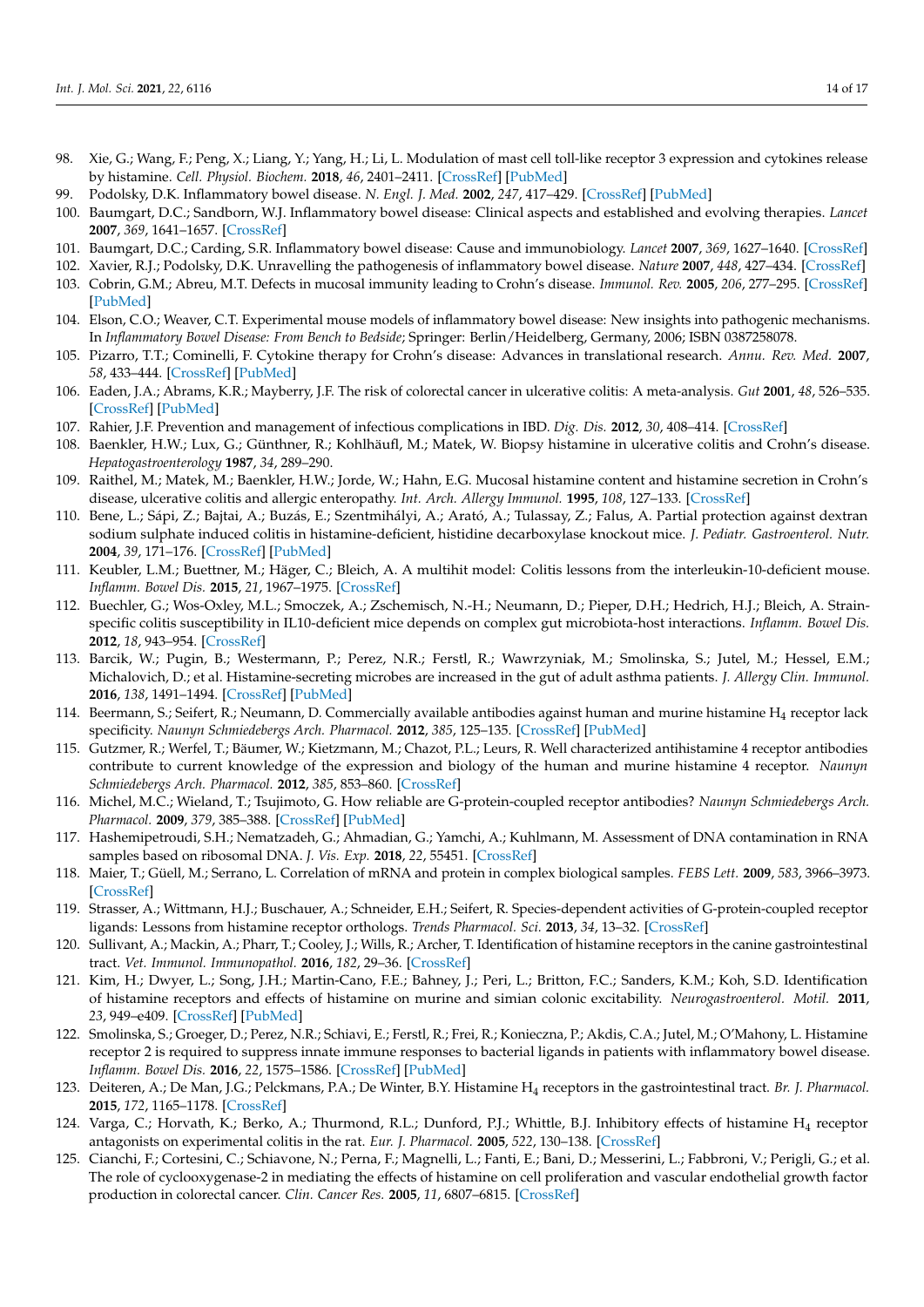- 126. Boer, K.; Helinger, E.; Helinger, A.; Pocza, P.; Pos, Z.; Demeter, P.; Baranyai, Z.; Dede, K.; Darvas, Z.; Falus, A. Decreased expression of histamine  $H_1$  and  $H_4$  receptors suggests disturbance of local regulation in human colorectal tumours by histamine. *Eur. J. Cell Biol.* **2008**, *87*, 227–236. [CrossRef] [PubMed]
- 127. Lamas, D.J.M.; Carabajal, E.; Prestifillipo, J.P.; Rossi, L.; Elverdin, J.C.; Merani, S.; Bergoc, R.M.; Rivera, E.S.; Medina, V.A. Protection of radiation-unduced damage to the hematopoietic system, small intestine and salivary glands in rats by JNJ7777120 compound, histamine H4 ligand. *PLoS ONE* **2013**, *8*, e69106.
- 128. Ji, Y.; Sakata, Y.; Li, X.; Zhang, C.; Yang, Q.; Xu, M.; Wollin, A.; Langhans, W.; Tso, P. Lymphatic diamine oxidase secretion stimulated by fat absorption is linked with histamine release. *Am. J. Physiol. Gastrointest. Liver Physiol.* **2013**, *304*, G732–G740. [CrossRef] [PubMed]
- 129. Deiteren, A.; De Man, J.G.; Ruyssers, N.E.; Moreels, T.G.; Pelckmans, P.A.; De Winter, B.Y. Histamine H<sup>4</sup> and H<sup>1</sup> receptors contribute to postinflammatory visceral hypersensitivity. *Gut* **2014**, *63*, 1873–1882. [CrossRef]
- 130. Wang, M.; Han, J.; Domenico, J.; Shin, Y.S.; Jia, Y.; Gelfand, E.W. Combined blockade of the histamine  $H_1$  and  $H_4$  receptor suppresses peanut-induced intestinal anaphylaxis by regulating dendritic cell function. *Allergy* **2016**, *71*, 1561–1574. [CrossRef] [PubMed]
- 131. Schirmer, B.; Rother, T.; Bruesch, I.; Bleich, A.; Werlein, C.; Jonigk, D.; Seifert, R.; Neumann, D. Genetic deficiency of the histamine H<sup>4</sup> -receptor reduces experimental colorectal carcinogenesis in mice. *Cancers* **2020**, *12*, 912. [CrossRef] [PubMed]
- 132. Thurmond, R.L.; Gelfand, E.W.; Dunford, P.J. The role of histamine  $H_1$  and  $H_4$  receptors in allergic inflammation: The search for new antihistamines. *Nat. Rev. Drug Discov.* **2008**, *7*, 41–53. [CrossRef]
- 133. Rijnierse, A.; Nijkamp, F.P.; Kraneveld, A.D. Mast cells and nerves tickle in the tummy: Implications for inflammatory bowel disease and irritable bowel syndrome. *Pharmacol. Ther.* **2007**, *116*, 207–235. [CrossRef]
- 134. van Hoboken, E.A.; Thijssen, A.Y.; Verhaaren, R.; van der Veek, P.P.; Prins, F.A.; Verspaget, H.W.; Masclee, A.A. Symptoms in patients with ulcerative colitis in remission are associated with visceral hypersensitivity and mast cell activity. *Scand. J. Gastroenterol.* **2011**, *46*, 981–987. [CrossRef] [PubMed]
- 135. Karhausen, J.; Qing, M.; Gibson, A.; Moeser, A.J.; Griefingholt, H.; Hale, L.P.; Abraham, S.N.; MacKensen, G.B. Intestinal mast cells mediate gut injury and systemic inflammation in a rat model of deep hypothermic circulatory arrest. *Crit. Care Med.* **2013**, *41*, e200–e210. [CrossRef] [PubMed]
- 136. Eissmann, M.F.; Dijkstra, C.; Jarnicki, A.; Phesse, T.; Brunnberg, J.; Poh, A.R.; Etemadi, N.; Tsantikos, E.; Thiem, S.; Huntington, N.D.; et al. IL-33-mediated mast cell activation promotes gastric cancer through macrophage mobilization. *Nat. Commun.* **2019**, *10*, 2735. [CrossRef] [PubMed]
- 137. Chin, K.W.; Barrett, K.E. Mast cells are not essential to inflammation in murine model of colitis. *Dig. Dis. Sci.* **1994**, *39*, 513–525. [CrossRef] [PubMed]
- 138. Minocha, A.; Thomas, C.; Omar, R. Lack of crucial role of mast cells in pathogenesis of experimental colitis in mice. *Dig. Dis. Sci.* **1995**, *40*, 1757–1762. [CrossRef] [PubMed]
- 139. Araki, Y.; Andoh, A.; Fujiyama, Y.; Bamba, T. Development of dextran sulphate sodium-induced experimental colitis is suppressed in genetically mast cell-deficient Ws/Ws rats. *Clin. Exp. Immunol.* **2000**, *119*, 264–269. [CrossRef] [PubMed]
- 140. Higuchi, S.; Tanimoto, A.; Arima, N.; Xu, H.; Murata, Y.; Hamada, T.; Makishima, K.; Sasaguri, Y. Effects of histamine and interleukin-4 synthesized in arterial intima on phagocytosis by monocytes/macrophages in relation to atherosclerosis. *FEBS Lett.* **2001**, *505*, 217–222. [CrossRef]
- 141. Zwadlo-Klarwasser, G.; Vogts, M.; Hamann, W.; Belke, K.; Baron, J.; Schmutzler, W. Generation and subcellular distribution of histamine in human blood monocytes and monocyte subsets. *Inflamm. Res.* **1998**, *74*, 434–439. [CrossRef]
- 142. Yang, X.D.; Ai, W.; Asfaha, S.; Bhagat, G.; Friedman, R.A.; Jin, G.; Park, H.; Shykind, B.; Diacovo, T.G.; Falus, A.; et al. Histamine deficiency promotes inflammation-associated carcinogenesis through reduced myeloid maturation and accumulation of CD11b+Ly6G<sup>+</sup> immature myeloid cells. *Nat. Med.* **2011**, *17*, 87–95. [CrossRef]
- 143. Amaral, M.M.; Davio, C.; Ceballos, A.; Salamone, G.; Cañones, C.; Geffner, J.; Vermeulen, M. Histamine improves antigen uptake and cross-presentation by dendritic cells. *J. Immunol.* **2007**, *179*, 3425–3433. [CrossRef] [PubMed]
- 144. Bischoff, S.C.; Gebhardt, T. Role of mast cells and eosinophils in neuroimmune interactions regulating mucosal inflammation in inflammatory bowel disease. *Adv. Exp. Med. Biol.* **2006**, *579*, 177–208. [PubMed]
- 145. Masterson, J.C.; McNamee, E.N.; Fillon, S.A.; Hosford, L.; Harris, R.; Fernando, S.D.; Jedlicka, P.; Iwamoto, R.; Jacobsen, E.; Protheroe, C.; et al. Eosinophil-mediated signalling attenuates inflammatory responses in experimental colitis. *Gut* **2015**, *64*, 1236–1247. [CrossRef] [PubMed]
- 146. Loktionov, A. Eosinophils in the gastrointestinal tract and their role in the pathogenesis of major colorectal disorders. *World J. Gastroenterol.* **2019**, *24*, 3503–3526. [CrossRef] [PubMed]
- 147. Grosicki, M.; Wójcik, T.; Chlopicki, S.; Kie´c-Kononowicz, K. In vitro study of histamine and histamine receptor ligands influence on the adhesion of purified human eosinophils to endothelium. *Eur. J. Pharmacol.* **2016**, *777*, 49–59. [CrossRef]
- 148. Schirmer, B.; Bringmann, L.; Seifert, R.; Neumann, D. In vivo evidence for partial activation of eosinophils via the histamine H<sup>4</sup> receptor: Adoptive transfer experiments using eosinophils from H4R <sup>−</sup>/<sup>−</sup> and H4<sup>R</sup> +/+ mice. *Front. Immunol.* **2018**, *9*, 2119. [CrossRef] [PubMed]
- 149. Gay, J.; Kokkotou, E.; O'Brien, M.; Pothoulakis, C.; Karalis, K.P. Interleukin-6 Genetic ablation protects from trinitrobenzene sulfonic acid-induced colitis in mice. *Neuroimmunomodulation* **2006**, *13*, 114–121. [CrossRef] [PubMed]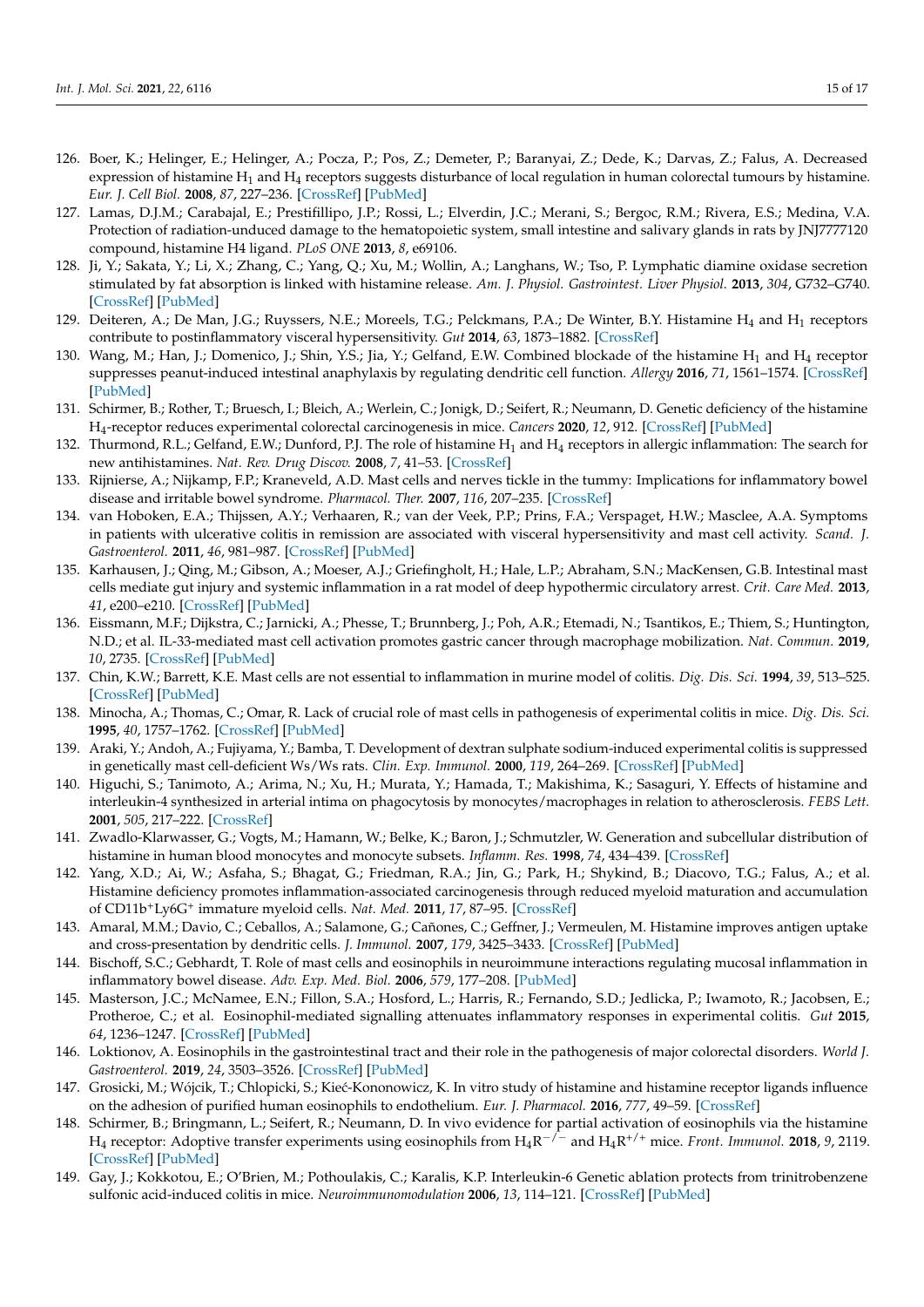- 150. Huang, E.; Liu, R.; Lu, Z.; Liu, J.; Liu, X.; Zhang, D.; Chu, Y. NKT cells mediate the recruitment of neutrophils by stimulating epithelial chemokine secretion during colitis. *Biochem. Biophys. Res. Commun.* **2016**, *474*, 252–258. [CrossRef] [PubMed]
- 151. Werner, K.; Neumann, D.; Buschauer, A.; Seifert, R. No evidence for histamine H<sup>4</sup> receptor in human monocytes. *J. Pharmacol. Exp. Ther.* **2014**, *351*, 519–526. [CrossRef]
- 152. Takeshita, K.; Sakai, K.; Bacon, K.B.; Gantner, F. Critical role of histamine  $H_4$  receptor in leukotriene  $B_4$  production and mast cell-dependent neutrophil recruitment induced by zymosan in vivo. *J. Pharmacol. Exp. Ther.* **2003**, *307*, 1072–1078. [CrossRef]
- 153. Peterson, L.W.; Artis, D. Intestinal epithelial cells: Regulators of barrier function and immune homeostasis. *Nat. Rev. Immunol.* **2014**, *14*, 141–153. [CrossRef]
- 154. Odenwald, M.A.; Turner, J.R. The intestinal epithelial barrier: A therapeutic target? *Nat. Rev. Gastroenterol. Hepatol.* **2017**, *14*, 9–21. [CrossRef]
- 155. Landy, J.; Ronde, E.; English, N.; Clark, S.K.; Hart, A.L.; Knight, S.C.; Al-Hassi, H.O. Tight junctions in inflammatory bowel diseases and inflammatory bowel disease associated colorectal cancer. *World J. Gastroenterol.* **2016**, *22*, 3117–3126. [CrossRef] [PubMed]
- 156. Buckley, A.; Turner, J.R. Cell biology of tight junction barrier regulation and mucosal disease. *Cold Spring Harb. Perspect. Biol.* **2018**, *10*, a029314. [CrossRef] [PubMed]
- 157. Otegbeye, E.E.; Mitchem, J.B.; Park, H.; Chaudhuri, A.A.; Kim, H.; Mutch, M.G.; Ciorba, M.A. Immunity, immunotherapy, and rectal cancer: A clinical and translational science review. *Transl. Res.* **2021**, *231*, 124–138. [CrossRef]
- 158. Kimiz-Gebologlu, I.; Gulce-Iz, S.; Biray-Avci, C. Monoclonal antibodies in cancer immunotherapy. *Mol. Biol. Rep.* **2018**, *45*, 2935–2940. [CrossRef] [PubMed]
- 159. Matsumoto, S.; Imaeda, Y.; Umemoto, S.; Kobayashi, K.; Suzuki, H.; Okannoto, T. Cimetidine increases survival of colorectal cancer patients with high levels of sialyl Lewis-X and sialyl Lewis-A epitope expression on tumour cells. *Br. J. Cancer* **2002**, *86*, 161–167. [CrossRef] [PubMed]
- 160. Ali, A.H.; Hale, L.; Yalamanchili, B.; Ahmed, M.; Ahmed, M.; Zhou, R.; Wright, S.E. The effect of perioperative cimetidine administration on time to colorectal cancer recurrence. *Am. J. Ther.* **2018**, *25*, e405–e411. [CrossRef] [PubMed]
- 161. Yang, L.P.H.; Perry, C.M. Spotlight on histamine dihydrochloride in acute myeloid leukaemia. *Drugs Aging* **2011**, *28*, 325–329. [CrossRef]
- 162. Medina, V.A.; Rivera, E.S. Histamine as a potential adjuvant to immuno and radiotherapy for cancer treatment: Discovering new functions for the oldest biogenic amine. *Curr. Immunol. Rev.* **2010**, *6*, 357–370. [CrossRef]
- 163. Massari, N.A.; Nicoud, M.B.; Medina, V.A. Histamine receptors and cancer pharmacology: An update. *Br. J. Pharmacol.* **2020**, *177*, 516–538. [CrossRef] [PubMed]
- 164. Medina, V.A.; Coruzzi, G.; Lamas, D.J.M.; Massari, N.; Adami, M.; Levi-Schaffer, F.; Ben-Zimra, M.; Schwelberger, H.; Rivera, E.S. Histamine in cancer. In *Histamine H<sup>4</sup> Receptor: A Novel Drug Target in Immunoregulation and Inflammation*; De Gruyter Open Poland: Warsaw, Poland, 2013; ISBN 9788376560564.
- 165. Vacante, M.; Ciuni, R.; Basile, F.; Biondi, A. Gut microbiota and colorectal cancer development: A closer look to the adenomacarcinoma sequence. *Biomedicines* **2020**, *8*, 489. [CrossRef] [PubMed]
- 166. Janney, A.; Powrie, F.; Mann, E.H. Host–microbiota maladaptation in colorectal cancer. *Nature* **2020**, *585*, 509–517. [CrossRef] [PubMed]
- 167. Mathers, J.C.; Movahedi, M.; Macrae, F.; Mecklin, J.-P.; Moeslein, G.; Olschwang, S.; Eccles, D.; Evans, G.; Maher, E.R.; Bertario, L.; et al. Long-term effect of resistant starch on cancer risk in carriers of hereditary colorectal cancer: An analysis from the CAPP2 randomised controlled trial. *Lancet Oncol.* **2012**, *13*, 1242–1249. [CrossRef]
- 168. Chan, A.T.; Lippman, S.M. Aspirin and colorectal cancer prevention in Lynch syndrome. *Lancet* **2011**, *378*, 2051–2052. [CrossRef]
- 169. Masini, E.; Fabbroni, V.; Giannini, L.; Vannacci, A.; Messerini, L.; Perna, F.; Cortesini, C.; Cianchi, F. Histamine and histidine decarboxylase up-regulation in colorectal cancer: Correlation with tumor stage. *Inflamm. Res.* **2005**, *54*, S80–S81. [CrossRef] [PubMed]
- 170. Gao, C.; Ganesh, B.P.; Shi, Z.; Shah, R.R.; Fultz, R.; Major, A.; Venable, S.; Lugo, M.; Hoch, K.; Chen, X.; et al. Gut microbe– mediated suppression of inflammation-associated colon carcinogenesis by luminal histamine production. *Am. J. Pathol.* **2017**, *187*, 232–236. [CrossRef]
- 171. Chen, X.; Churchill, M.J.; Nagar, K.K.; Tailor, Y.H.; Chu, T.; Rush, B.S.; Jiang, Z.; Wang, E.B.C.; Renz, B.W.; Wang, H.; et al. IL-17 producing mast cells promote the expansion of myeloid-derived suppressor cells in a mouse allergy model of colorectal cancer. *Oncotarget* **2015**, *6*, 32966–32979. [CrossRef] [PubMed]
- 172. He, G.H.; Ding, J.Q.; Zhang, X.; Xu, W.M.; Lin, X.Q.; Huang, M.J.; Feng, J.; Wang, P.; Cai, W.K. Activation of histamine H<sup>4</sup> receptor suppresses the proliferation and invasion of esophageal squamous cell carcinoma via both metabolism and non-metabolism signaling pathways. *J. Mol. Med.* **2018**, *96*, 951–964. [CrossRef]
- 173. Tanaka, T.; Ishikawa, H. Mast cells and inflammation-associated colorectal carcinogenesis. *Semin. Immunopathol.* **2013**, *35*, 245–254. [CrossRef]
- 174. Malfettone, A.; Silvestris, N.; Saponaro, C.; Ranieri, G.; Russo, A.; Caruso, S.; Popescu, O.; Simone, G.; Paradiso, A.; Mangia, A. High density of tryptase-positive mast cells in human colorectal cancer: A poor prognostic factor related to protease-activated receptor 2 expression. *J. Cell. Mol. Med.* **2013**, *17*, 1025–1037. [CrossRef] [PubMed]